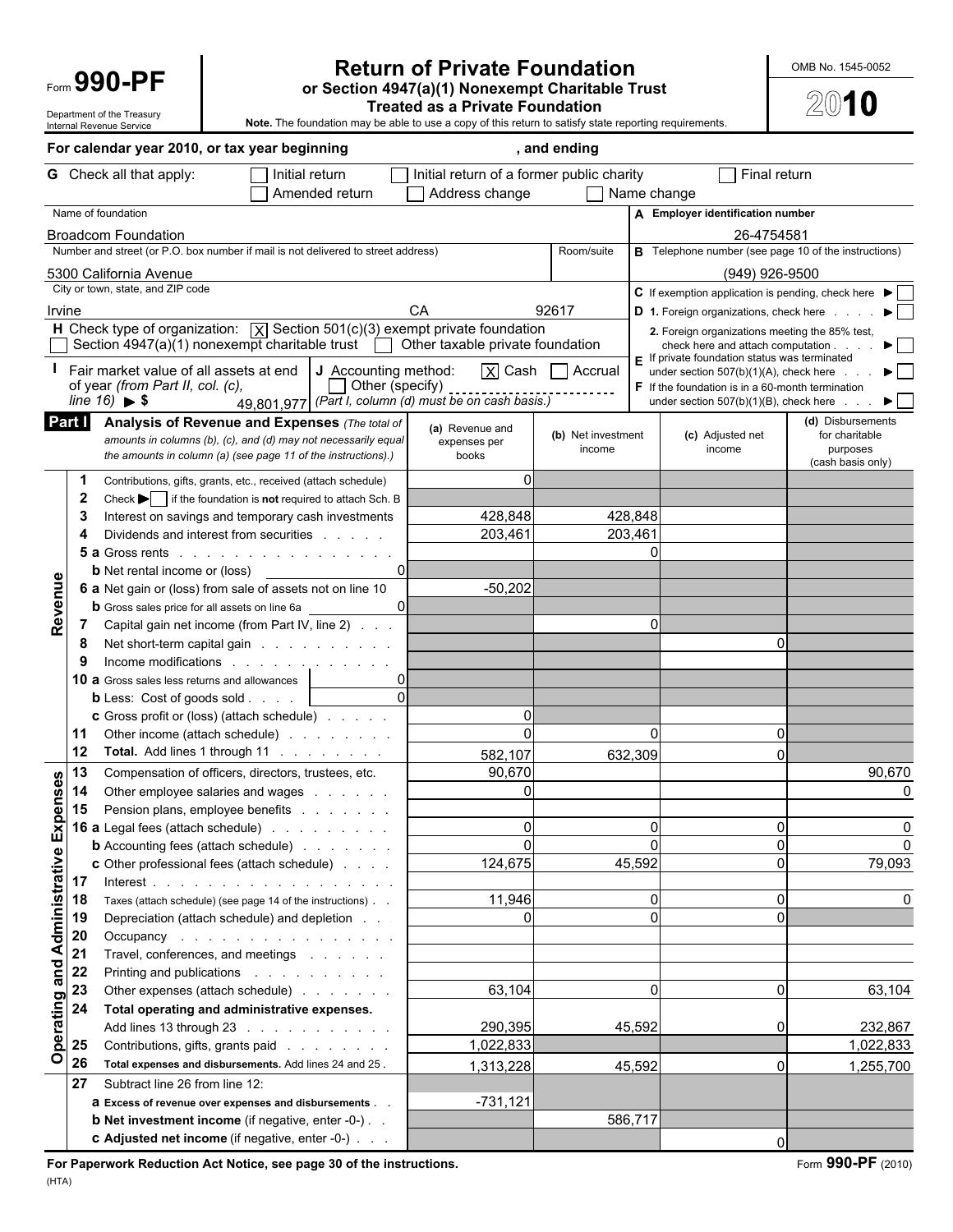|                     |                                                                                                                                                    | Form 990-PF (2010) Broadcom Foundation                                                                                                                                                                                                                                                                                                                                                                                                                                                |                                |                | 26-4754581<br>Page 2  |  |  |  |
|---------------------|----------------------------------------------------------------------------------------------------------------------------------------------------|---------------------------------------------------------------------------------------------------------------------------------------------------------------------------------------------------------------------------------------------------------------------------------------------------------------------------------------------------------------------------------------------------------------------------------------------------------------------------------------|--------------------------------|----------------|-----------------------|--|--|--|
|                     |                                                                                                                                                    | <b>Part II</b> Balance Sheets Attached schedules and amounts in the description column <b>Part II</b> Balance Sheets should be for end-of-year amounts only. (See instructions.)                                                                                                                                                                                                                                                                                                      | Beginning of year              |                | End of year           |  |  |  |
|                     |                                                                                                                                                    |                                                                                                                                                                                                                                                                                                                                                                                                                                                                                       | (a) Book Value                 | (b) Book Value | (c) Fair Market Value |  |  |  |
|                     |                                                                                                                                                    |                                                                                                                                                                                                                                                                                                                                                                                                                                                                                       |                                | 2,638,066      | 2,638,066             |  |  |  |
|                     | 2                                                                                                                                                  | Savings and temporary cash investments                                                                                                                                                                                                                                                                                                                                                                                                                                                | 50,028,684                     |                |                       |  |  |  |
|                     | 3                                                                                                                                                  |                                                                                                                                                                                                                                                                                                                                                                                                                                                                                       |                                |                |                       |  |  |  |
|                     |                                                                                                                                                    | Less: allowance for doubtful accounts <b>D</b><br><br><br><br><br><br><br><br><br><br><br><br><br><br><br><br><br><br><br><br><br><br><br>                                                                                                                                                                                                                                                                                                                                            | $\Omega$                       | 0              |                       |  |  |  |
|                     | 4                                                                                                                                                  |                                                                                                                                                                                                                                                                                                                                                                                                                                                                                       |                                |                |                       |  |  |  |
|                     |                                                                                                                                                    | Less: allowance for doubtful accounts                                                                                                                                                                                                                                                                                                                                                                                                                                                 | $\Omega$                       | 0              |                       |  |  |  |
|                     | 5<br>6                                                                                                                                             | Grants receivable entering the state of the state of the state of the state of the state of the state of the state of the state of the state of the state of the state of the state of the state of the state of the state of<br>Receivables due from officers, directors, trustees, and other                                                                                                                                                                                        |                                |                |                       |  |  |  |
|                     |                                                                                                                                                    | disqualified persons (attach schedule) (see page 15 of the                                                                                                                                                                                                                                                                                                                                                                                                                            |                                |                |                       |  |  |  |
|                     |                                                                                                                                                    |                                                                                                                                                                                                                                                                                                                                                                                                                                                                                       |                                | 0              |                       |  |  |  |
|                     | 7                                                                                                                                                  | Other notes and loans receivable (attach schedule) > contained a contact of the notes and loans receivable (attach schedule)                                                                                                                                                                                                                                                                                                                                                          |                                |                |                       |  |  |  |
|                     |                                                                                                                                                    |                                                                                                                                                                                                                                                                                                                                                                                                                                                                                       |                                | 0              |                       |  |  |  |
|                     | 8                                                                                                                                                  | Inventories for sale or use the contract of the contract of the contract of the contract of the contract of the contract of the contract of the contract of the contract of the contract of the contract of the contract of th                                                                                                                                                                                                                                                        |                                |                |                       |  |  |  |
| Assets              | 9                                                                                                                                                  |                                                                                                                                                                                                                                                                                                                                                                                                                                                                                       |                                |                |                       |  |  |  |
|                     |                                                                                                                                                    | <b>10 a</b> Investments—U.S. and state government obligations (attach schedule)                                                                                                                                                                                                                                                                                                                                                                                                       | $\Omega$                       | 11,735,429     | 11,735,429            |  |  |  |
|                     |                                                                                                                                                    | <b>b</b> Investments—corporate stock (attach schedule)                                                                                                                                                                                                                                                                                                                                                                                                                                |                                |                |                       |  |  |  |
|                     |                                                                                                                                                    | <b>c</b> Investments—corporate bonds (attach schedule)                                                                                                                                                                                                                                                                                                                                                                                                                                |                                | 19,464,377     | 19,464,377            |  |  |  |
|                     | 11                                                                                                                                                 | $\begin{array}{c c c c c c} \hline \textbf{L} & \textbf{L} & \textbf{L} & \textbf{L} & \textbf{L} \\ \hline \textbf{L} & \textbf{L} & \textbf{L} & \textbf{L} & \textbf{L} & \textbf{L} & \textbf{L} \\ \hline \textbf{L} & \textbf{L} & \textbf{L} & \textbf{L} & \textbf{L} & \textbf{L} & \textbf{L} & \textbf{L} \\ \hline \textbf{L} & \textbf{L} & \textbf{L} & \textbf{L} & \textbf{L} & \textbf{L} & \textbf{L} & \text$<br>Investments-land, buildings, and equipment: basis |                                |                |                       |  |  |  |
|                     |                                                                                                                                                    | ___________________ <u>_0 </u><br>Less: accumulated depreciation (attach schedule) $\blacktriangleright$                                                                                                                                                                                                                                                                                                                                                                              |                                |                |                       |  |  |  |
|                     | 12                                                                                                                                                 |                                                                                                                                                                                                                                                                                                                                                                                                                                                                                       |                                | 597,456        | 597,456               |  |  |  |
|                     | 13                                                                                                                                                 |                                                                                                                                                                                                                                                                                                                                                                                                                                                                                       | $\Omega$                       | 15,366,649     | 15,366,649            |  |  |  |
|                     | 14                                                                                                                                                 |                                                                                                                                                                                                                                                                                                                                                                                                                                                                                       |                                |                |                       |  |  |  |
|                     |                                                                                                                                                    |                                                                                                                                                                                                                                                                                                                                                                                                                                                                                       |                                |                |                       |  |  |  |
|                     | 15                                                                                                                                                 | Other assets (describe<br>____________________________                                                                                                                                                                                                                                                                                                                                                                                                                                |                                | $\Omega$       | $\Omega$              |  |  |  |
|                     | 16                                                                                                                                                 | Total assets (to be completed by all filers-see the                                                                                                                                                                                                                                                                                                                                                                                                                                   |                                |                |                       |  |  |  |
|                     |                                                                                                                                                    |                                                                                                                                                                                                                                                                                                                                                                                                                                                                                       | 50,028,684                     | 49,801,977     | 49,801,977            |  |  |  |
|                     | 17                                                                                                                                                 |                                                                                                                                                                                                                                                                                                                                                                                                                                                                                       |                                |                |                       |  |  |  |
|                     | 18                                                                                                                                                 |                                                                                                                                                                                                                                                                                                                                                                                                                                                                                       |                                |                |                       |  |  |  |
|                     | 19                                                                                                                                                 | Deferred revenue entering and a series of the series of the series of the series of the series of the series of the series of the series of the series of the series of the series of the series of the series of the series o                                                                                                                                                                                                                                                        | $\Omega$                       |                |                       |  |  |  |
| Liabilities         | 20<br>21                                                                                                                                           | Loans from officers, directors, trustees, and other disqualified persons<br>Mortgages and other notes payable (attach schedule)                                                                                                                                                                                                                                                                                                                                                       |                                |                |                       |  |  |  |
|                     | 22                                                                                                                                                 | Other liabilities (describe $\blacktriangleright$                                                                                                                                                                                                                                                                                                                                                                                                                                     |                                |                |                       |  |  |  |
|                     | 23                                                                                                                                                 | Total liabilities (add lines 17 through 22)                                                                                                                                                                                                                                                                                                                                                                                                                                           | $\Omega$                       |                |                       |  |  |  |
|                     |                                                                                                                                                    |                                                                                                                                                                                                                                                                                                                                                                                                                                                                                       |                                |                |                       |  |  |  |
| ŵ                   |                                                                                                                                                    | Foundations that follow SFAS 117, check here $\ldots$ $\blacktriangleright$ $\vert x \vert$<br>and complete lines 24 through 26 and lines 30 and 31.                                                                                                                                                                                                                                                                                                                                  |                                |                |                       |  |  |  |
|                     | 24                                                                                                                                                 |                                                                                                                                                                                                                                                                                                                                                                                                                                                                                       | 50,028,684                     | 49,801,977     |                       |  |  |  |
|                     | 25                                                                                                                                                 |                                                                                                                                                                                                                                                                                                                                                                                                                                                                                       |                                |                |                       |  |  |  |
| <b>Balance</b>      | 26                                                                                                                                                 |                                                                                                                                                                                                                                                                                                                                                                                                                                                                                       |                                |                |                       |  |  |  |
|                     |                                                                                                                                                    | Foundations that do not follow SFAS 117, check here. . ▶                                                                                                                                                                                                                                                                                                                                                                                                                              |                                |                |                       |  |  |  |
| Fund                |                                                                                                                                                    | and complete lines 27 through 31.                                                                                                                                                                                                                                                                                                                                                                                                                                                     |                                |                |                       |  |  |  |
| $\overline{\sigma}$ | 27                                                                                                                                                 | Capital stock, trust principal, or current funds                                                                                                                                                                                                                                                                                                                                                                                                                                      |                                | 0              |                       |  |  |  |
|                     | 28                                                                                                                                                 | Paid-in or capital surplus, or land, bldg., and equipment fund                                                                                                                                                                                                                                                                                                                                                                                                                        |                                |                |                       |  |  |  |
| Assets              | 29                                                                                                                                                 | Retained earnings, accumulated income, endowment, or other funds.                                                                                                                                                                                                                                                                                                                                                                                                                     |                                |                |                       |  |  |  |
|                     | 30                                                                                                                                                 | Total net assets or fund balances (see page 17 of the                                                                                                                                                                                                                                                                                                                                                                                                                                 |                                |                |                       |  |  |  |
| Net.                |                                                                                                                                                    |                                                                                                                                                                                                                                                                                                                                                                                                                                                                                       | 50,028,684                     | 49,801,977     |                       |  |  |  |
|                     | 31                                                                                                                                                 | Total liabilities and net assets/fund balances (see page 17                                                                                                                                                                                                                                                                                                                                                                                                                           |                                |                |                       |  |  |  |
|                     |                                                                                                                                                    | of the instructions). $\ldots$ $\ldots$ $\ldots$ $\ldots$ $\ldots$ $\ldots$ $\ldots$ $\ldots$                                                                                                                                                                                                                                                                                                                                                                                         | 50,028,684                     | 49,801,977     |                       |  |  |  |
|                     | Part III                                                                                                                                           | Analysis of Changes in Net Assets or Fund Balances                                                                                                                                                                                                                                                                                                                                                                                                                                    |                                |                |                       |  |  |  |
|                     |                                                                                                                                                    | 1 Total net assets or fund balances at beginning of year—Part II, column (a), line 30 (must agree with                                                                                                                                                                                                                                                                                                                                                                                |                                |                |                       |  |  |  |
|                     |                                                                                                                                                    |                                                                                                                                                                                                                                                                                                                                                                                                                                                                                       |                                | $\mathbf 1$    | 50,028,684            |  |  |  |
|                     |                                                                                                                                                    |                                                                                                                                                                                                                                                                                                                                                                                                                                                                                       |                                | $\overline{2}$ | -731,121              |  |  |  |
|                     | $\mathbf{3}$<br>Other increases not included in line 2 (itemize) ▶ See Attached Statement<br>525,318<br>3<br>$\overline{\mathbf{4}}$<br>49,822,881 |                                                                                                                                                                                                                                                                                                                                                                                                                                                                                       |                                |                |                       |  |  |  |
|                     |                                                                                                                                                    |                                                                                                                                                                                                                                                                                                                                                                                                                                                                                       |                                |                |                       |  |  |  |
|                     |                                                                                                                                                    | 5 Decreases not included in line 2 (itemize) Donated Services & Facilities                                                                                                                                                                                                                                                                                                                                                                                                            | ------------------------------ | 5              | 20,904                |  |  |  |
|                     |                                                                                                                                                    | 6 Total net assets or fund balances at end of year (line 4 minus line 5)—Part II, column (b), line 30                                                                                                                                                                                                                                                                                                                                                                                 |                                | 6              | 49,801,977            |  |  |  |
|                     |                                                                                                                                                    |                                                                                                                                                                                                                                                                                                                                                                                                                                                                                       |                                |                | Form 990-PF (2010)    |  |  |  |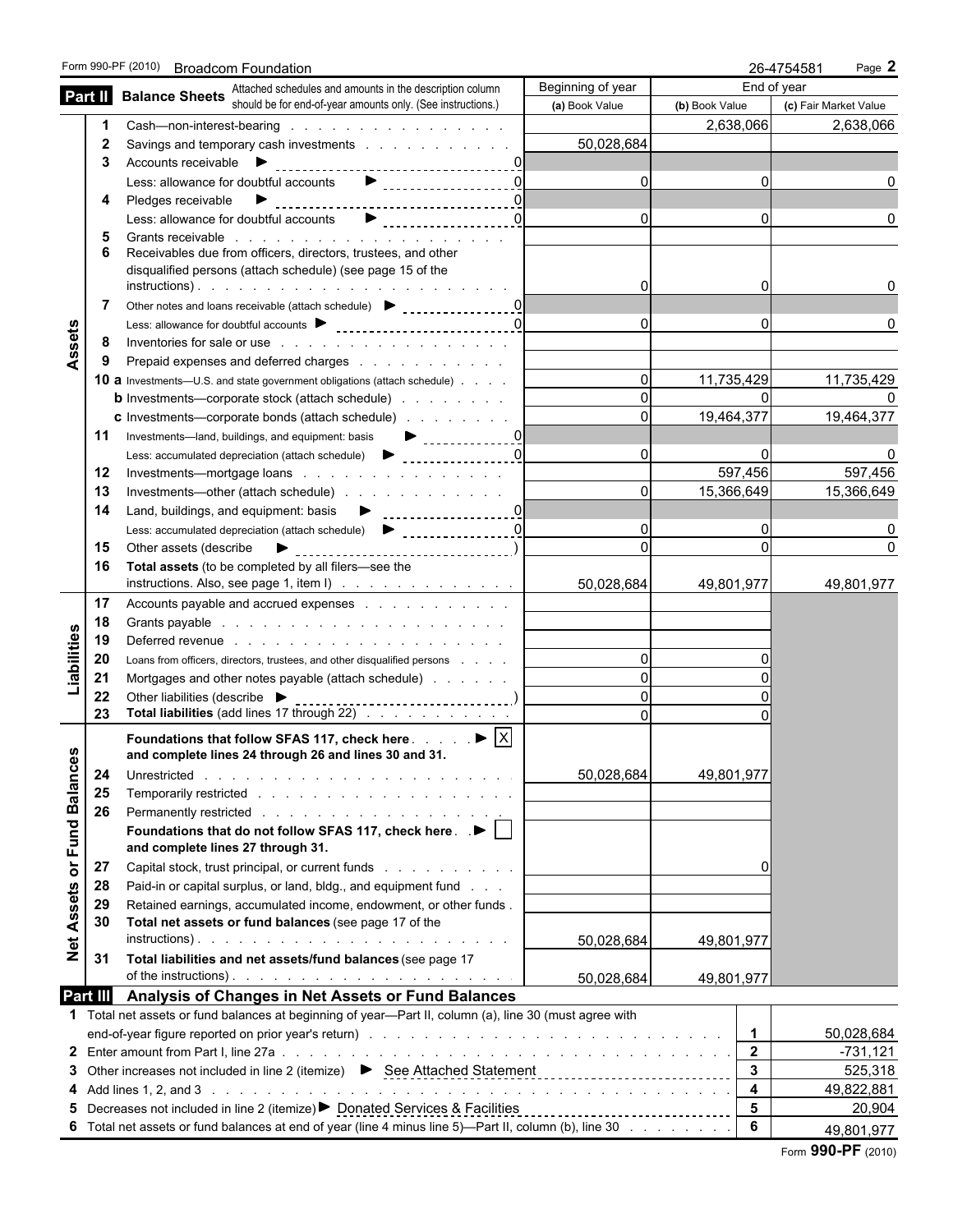| <b>Capital Gains and Losses for Tax on Investment Income</b><br>(b) How acquired<br>(a) List and describe the kind(s) of property sold (e.g., real estate,<br>(c) Date acquired<br>(d) Date sold<br>P-Purchase<br>2-story brick warehouse; or common stock, 200 shs. MLC Co.)<br>(mo., day, yr.)<br>(mo., day, yr.)<br>D-Donation<br>(f) Depreciation allowed<br>(g) Cost or other basis<br>(h) Gain or (loss)<br>(e) Gross sales price<br>plus expense of sale<br>$(e)$ plus $(f)$ minus $(g)$<br>(or allowable)<br>50.202<br>$-50,202$<br>Complete only for assets showing gain in column (h) and owned by the foundation on 12/31/69<br>(I) Gains (Col. (h) gain minus<br>col. (k), but not less than $-0$ -) or<br>(k) Excess of col. (i)<br>(j) Adjusted basis<br>(i) F.M.V. as of 12/31/69<br>as of 12/31/69<br>Losses (from col. (h))<br>over col. (j), if any<br>$-50,202$<br>If gain, also enter in Part I, line 7<br>2 Capital gain net income or (net capital loss)<br>If (loss), enter -0- in Part I, line 7<br>$-50,202$<br>$\mathbf{2}$<br>3 Net short-term capital gain or (loss) as defined in sections 1222(5) and (6):<br>If gain, also enter in Part I, line 8, column (c) (see pages 13 and 17 of the<br>instructions). If (loss), enter -0- in Part I, line 8 $\ldots$<br>3<br>$\Omega$<br>an V. Oughtication Under Costion 4040(s) for Deduced Toy on Net Investigation | Form 990-PF (2010)     | <b>Broadcom Foundation</b> |  |  | 26-4754581<br>Page 3 |  |
|-----------------------------------------------------------------------------------------------------------------------------------------------------------------------------------------------------------------------------------------------------------------------------------------------------------------------------------------------------------------------------------------------------------------------------------------------------------------------------------------------------------------------------------------------------------------------------------------------------------------------------------------------------------------------------------------------------------------------------------------------------------------------------------------------------------------------------------------------------------------------------------------------------------------------------------------------------------------------------------------------------------------------------------------------------------------------------------------------------------------------------------------------------------------------------------------------------------------------------------------------------------------------------------------------------------------------------------------------------------------------------------------------|------------------------|----------------------------|--|--|----------------------|--|
|                                                                                                                                                                                                                                                                                                                                                                                                                                                                                                                                                                                                                                                                                                                                                                                                                                                                                                                                                                                                                                                                                                                                                                                                                                                                                                                                                                                               | <b>Part IV</b>         |                            |  |  |                      |  |
|                                                                                                                                                                                                                                                                                                                                                                                                                                                                                                                                                                                                                                                                                                                                                                                                                                                                                                                                                                                                                                                                                                                                                                                                                                                                                                                                                                                               |                        |                            |  |  |                      |  |
|                                                                                                                                                                                                                                                                                                                                                                                                                                                                                                                                                                                                                                                                                                                                                                                                                                                                                                                                                                                                                                                                                                                                                                                                                                                                                                                                                                                               | 1a Various Investments |                            |  |  |                      |  |
|                                                                                                                                                                                                                                                                                                                                                                                                                                                                                                                                                                                                                                                                                                                                                                                                                                                                                                                                                                                                                                                                                                                                                                                                                                                                                                                                                                                               |                        |                            |  |  |                      |  |
|                                                                                                                                                                                                                                                                                                                                                                                                                                                                                                                                                                                                                                                                                                                                                                                                                                                                                                                                                                                                                                                                                                                                                                                                                                                                                                                                                                                               |                        |                            |  |  |                      |  |
|                                                                                                                                                                                                                                                                                                                                                                                                                                                                                                                                                                                                                                                                                                                                                                                                                                                                                                                                                                                                                                                                                                                                                                                                                                                                                                                                                                                               |                        |                            |  |  |                      |  |
|                                                                                                                                                                                                                                                                                                                                                                                                                                                                                                                                                                                                                                                                                                                                                                                                                                                                                                                                                                                                                                                                                                                                                                                                                                                                                                                                                                                               |                        |                            |  |  |                      |  |
|                                                                                                                                                                                                                                                                                                                                                                                                                                                                                                                                                                                                                                                                                                                                                                                                                                                                                                                                                                                                                                                                                                                                                                                                                                                                                                                                                                                               |                        |                            |  |  |                      |  |
|                                                                                                                                                                                                                                                                                                                                                                                                                                                                                                                                                                                                                                                                                                                                                                                                                                                                                                                                                                                                                                                                                                                                                                                                                                                                                                                                                                                               |                        |                            |  |  |                      |  |
|                                                                                                                                                                                                                                                                                                                                                                                                                                                                                                                                                                                                                                                                                                                                                                                                                                                                                                                                                                                                                                                                                                                                                                                                                                                                                                                                                                                               |                        |                            |  |  |                      |  |
|                                                                                                                                                                                                                                                                                                                                                                                                                                                                                                                                                                                                                                                                                                                                                                                                                                                                                                                                                                                                                                                                                                                                                                                                                                                                                                                                                                                               |                        |                            |  |  |                      |  |
|                                                                                                                                                                                                                                                                                                                                                                                                                                                                                                                                                                                                                                                                                                                                                                                                                                                                                                                                                                                                                                                                                                                                                                                                                                                                                                                                                                                               |                        |                            |  |  |                      |  |
|                                                                                                                                                                                                                                                                                                                                                                                                                                                                                                                                                                                                                                                                                                                                                                                                                                                                                                                                                                                                                                                                                                                                                                                                                                                                                                                                                                                               |                        |                            |  |  |                      |  |
|                                                                                                                                                                                                                                                                                                                                                                                                                                                                                                                                                                                                                                                                                                                                                                                                                                                                                                                                                                                                                                                                                                                                                                                                                                                                                                                                                                                               |                        |                            |  |  |                      |  |
|                                                                                                                                                                                                                                                                                                                                                                                                                                                                                                                                                                                                                                                                                                                                                                                                                                                                                                                                                                                                                                                                                                                                                                                                                                                                                                                                                                                               |                        |                            |  |  |                      |  |
|                                                                                                                                                                                                                                                                                                                                                                                                                                                                                                                                                                                                                                                                                                                                                                                                                                                                                                                                                                                                                                                                                                                                                                                                                                                                                                                                                                                               |                        |                            |  |  |                      |  |
|                                                                                                                                                                                                                                                                                                                                                                                                                                                                                                                                                                                                                                                                                                                                                                                                                                                                                                                                                                                                                                                                                                                                                                                                                                                                                                                                                                                               |                        |                            |  |  |                      |  |
|                                                                                                                                                                                                                                                                                                                                                                                                                                                                                                                                                                                                                                                                                                                                                                                                                                                                                                                                                                                                                                                                                                                                                                                                                                                                                                                                                                                               |                        |                            |  |  |                      |  |
|                                                                                                                                                                                                                                                                                                                                                                                                                                                                                                                                                                                                                                                                                                                                                                                                                                                                                                                                                                                                                                                                                                                                                                                                                                                                                                                                                                                               |                        |                            |  |  |                      |  |
|                                                                                                                                                                                                                                                                                                                                                                                                                                                                                                                                                                                                                                                                                                                                                                                                                                                                                                                                                                                                                                                                                                                                                                                                                                                                                                                                                                                               |                        |                            |  |  |                      |  |
|                                                                                                                                                                                                                                                                                                                                                                                                                                                                                                                                                                                                                                                                                                                                                                                                                                                                                                                                                                                                                                                                                                                                                                                                                                                                                                                                                                                               |                        |                            |  |  |                      |  |
|                                                                                                                                                                                                                                                                                                                                                                                                                                                                                                                                                                                                                                                                                                                                                                                                                                                                                                                                                                                                                                                                                                                                                                                                                                                                                                                                                                                               |                        |                            |  |  |                      |  |
|                                                                                                                                                                                                                                                                                                                                                                                                                                                                                                                                                                                                                                                                                                                                                                                                                                                                                                                                                                                                                                                                                                                                                                                                                                                                                                                                                                                               |                        |                            |  |  |                      |  |

#### **Part V Qualification Under Section 4940(e) for Reduced Tax on Net Investment Income**

(For optional use by domestic private foundations subject to the section 4940(a) tax on net investment income.)

If section 4940(d)(2) applies, leave this part blank.

Was the foundation liable for the section 4942 tax on the distributable amount of any year in the base period?  $\Box$  Yes  $\Box$  No If "Yes," the foundation does not qualify under section 4940(e). Do not complete this part.

|                                                                                                                                                                                                                                | Enter the appropriate amount in each column for each year; see page 18 of the instructions before making any entries.            |                                       |                         |                                                      |
|--------------------------------------------------------------------------------------------------------------------------------------------------------------------------------------------------------------------------------|----------------------------------------------------------------------------------------------------------------------------------|---------------------------------------|-------------------------|------------------------------------------------------|
| (a)<br>Base period years<br>Calendar year (or tax year beginning in)                                                                                                                                                           | (b)<br>Adjusted qualifying distributions                                                                                         | Net value of noncharitable-use assets |                         | Distribution ratio<br>(col. (b) divided by col. (c)) |
| 2009                                                                                                                                                                                                                           | 38,610                                                                                                                           | 10,941,748                            |                         | 0.003529                                             |
| 2008                                                                                                                                                                                                                           |                                                                                                                                  |                                       |                         | 0.000000                                             |
| 2007                                                                                                                                                                                                                           |                                                                                                                                  |                                       |                         | 0.000000                                             |
| 2006                                                                                                                                                                                                                           |                                                                                                                                  |                                       |                         | 0.000000                                             |
| 2005                                                                                                                                                                                                                           |                                                                                                                                  |                                       |                         | 0.000000                                             |
|                                                                                                                                                                                                                                |                                                                                                                                  |                                       | $\overline{2}$          | 0.003529                                             |
| 3 Average distribution ratio for the 5-year base period—divide the total on line 2 by 5, or by                                                                                                                                 | the number of years the foundation has been in existence if less than 5 years                                                    |                                       | 3                       | 0.003529                                             |
| 4 Enter the net value of noncharitable-use assets for 2010 from Part X, line 5                                                                                                                                                 |                                                                                                                                  |                                       | 4                       | 48,389,589                                           |
|                                                                                                                                                                                                                                |                                                                                                                                  |                                       | -5                      | 170,767                                              |
| 6 Enter 1% of net investment income (1% of Part I, line 27b)                                                                                                                                                                   |                                                                                                                                  |                                       | 6                       | 5,867                                                |
| 7 Add lines 5 and 6 in the contract of the contract of the contract of the contract of the contract of the contract of the contract of the contract of the contract of the contract of the contract of the contract of the con |                                                                                                                                  |                                       |                         | 176,634                                              |
|                                                                                                                                                                                                                                |                                                                                                                                  |                                       | $\overline{\mathbf{8}}$ | 1,255,700                                            |
| the Part VI instructions on page 18.                                                                                                                                                                                           | If line 8 is equal to or greater than line 7, check the box in Part VI, line 1b, and complete that part using a 1% tax rate. See |                                       |                         |                                                      |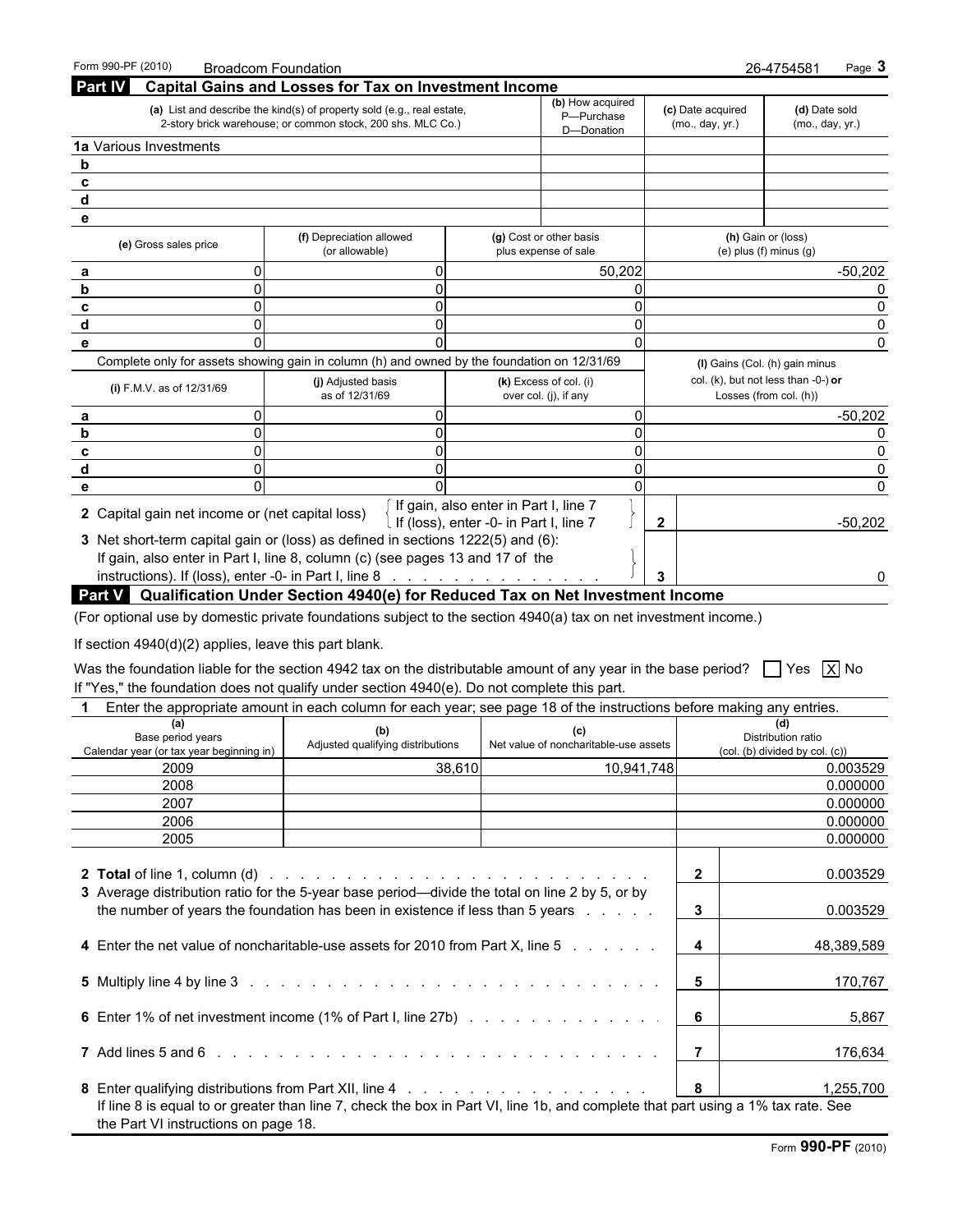|              | Form 990-PF (2010)                | <b>Broadcom Foundation</b>                                                                                                                                                                                                     |                                  |    |                                              |                | 26-4754581     |                           | Page 4         |  |
|--------------|-----------------------------------|--------------------------------------------------------------------------------------------------------------------------------------------------------------------------------------------------------------------------------|----------------------------------|----|----------------------------------------------|----------------|----------------|---------------------------|----------------|--|
|              |                                   | Part VI Excise Tax Based on Investment Income (Section 4940(a), 4940(b), 4940(e), or 4948-see page 18 of the instructions)                                                                                                     |                                  |    |                                              |                |                |                           |                |  |
|              |                                   | <b>1 a</b> Exempt operating foundations described in section $4940(d)(2)$ , check here $\blacksquare$ and enter "N/A" on line 1.                                                                                               |                                  |    |                                              |                |                |                           |                |  |
|              |                                   | Date of ruling or determination letter: _________________(attach copy of letter if necessary—see instructions)                                                                                                                 |                                  |    |                                              |                |                |                           |                |  |
|              |                                   | <b>b</b> Domestic foundations that meet the section 4940(e) requirements in Part V, check                                                                                                                                      |                                  |    |                                              | $\mathbf 1$    |                | 5,867                     |                |  |
|              |                                   |                                                                                                                                                                                                                                |                                  |    |                                              |                |                |                           |                |  |
|              |                                   | c All other domestic foundations enter 2% of line 27b. Exempt foreign organizations enter 4%                                                                                                                                   |                                  |    |                                              |                |                |                           |                |  |
|              | of Part I, line 12, col. (b).     |                                                                                                                                                                                                                                |                                  |    |                                              |                |                |                           |                |  |
| 2            |                                   | Tax under section 511 (domestic section 4947(a)(1) trusts and taxable foundations only. Others enter -0-) $\ldots$                                                                                                             |                                  |    |                                              | $\mathbf{2}$   |                |                           |                |  |
| 3            |                                   |                                                                                                                                                                                                                                |                                  |    |                                              | 3<br>4         |                | 5,867                     |                |  |
|              |                                   | Subtitle A (income) tax (domestic section 4947(a)(1) trusts and taxable foundations only. Others enter -0-)                                                                                                                    |                                  |    |                                              | 5              |                | 5,867                     |                |  |
| 6            | Credits/Payments:                 | Tax based on investment income. Subtract line 4 from line 3. If zero or less, enter -0-                                                                                                                                        |                                  |    |                                              |                |                |                           |                |  |
|              |                                   | a 2010 estimated tax payments and 2009 overpayment credited to 2010.                                                                                                                                                           |                                  | 6a | 11,900                                       |                |                |                           |                |  |
|              |                                   | <b>b</b> Exempt foreign organizations—tax withheld at source                                                                                                                                                                   |                                  | 6b |                                              |                |                |                           |                |  |
|              |                                   | <b>c</b> Tax paid with application for extension of time to file (Form 8868)                                                                                                                                                   |                                  | 6c |                                              |                |                |                           |                |  |
|              |                                   |                                                                                                                                                                                                                                |                                  | 6d |                                              |                |                |                           |                |  |
| 7            |                                   |                                                                                                                                                                                                                                |                                  |    |                                              | $\overline{7}$ |                | 11,900                    |                |  |
| 8            |                                   | Enter any penalty for underpayment of estimated tax. Check here   if Form 2220 is attached                                                                                                                                     |                                  |    |                                              | 8              |                |                           |                |  |
| 9            |                                   |                                                                                                                                                                                                                                |                                  |    |                                              | 9              |                |                           |                |  |
| 10           |                                   | <b>Overpayment.</b> If line 7 is more than the total of lines 5 and 8, enter the <b>amount overpaid</b>                                                                                                                        |                                  |    |                                              | 10             |                | 6,033                     |                |  |
|              |                                   | 11 Enter the amount of line 10 to be: Credited to 2011 estimated tax                                                                                                                                                           | ▶                                |    | Refunded $\blacktriangleright$   11<br>6,033 |                |                |                           |                |  |
|              |                                   | <b>Part VII-A Statements Regarding Activities</b>                                                                                                                                                                              |                                  |    |                                              |                |                |                           |                |  |
|              |                                   | 1 a During the tax year, did the foundation attempt to influence any national, state, or local legislation or did it                                                                                                           |                                  |    |                                              |                |                | Yes No                    |                |  |
|              |                                   |                                                                                                                                                                                                                                |                                  |    |                                              |                | 1a             |                           | $\mathsf{X}$   |  |
|              |                                   | <b>b</b> Did it spend more than \$100 during the year (either directly or indirectly) for political purposes (see page 19 of the                                                                                               |                                  |    |                                              |                |                |                           |                |  |
|              |                                   |                                                                                                                                                                                                                                |                                  |    |                                              |                | 1 <sub>b</sub> |                           | X              |  |
|              |                                   | If the answer is "Yes" to 1a or 1b, attach a detailed description of the activities and copies of any materials                                                                                                                |                                  |    |                                              |                |                |                           |                |  |
|              |                                   | published or distributed by the foundation in connection with the activities.                                                                                                                                                  |                                  |    |                                              |                |                |                           |                |  |
|              |                                   |                                                                                                                                                                                                                                |                                  |    |                                              |                | 1с.            |                           | Χ              |  |
|              |                                   | d Enter the amount (if any) of tax on political expenditures (section 4955) imposed during the year:                                                                                                                           |                                  |    |                                              |                |                |                           |                |  |
|              | (1) On the foundation.            |                                                                                                                                                                                                                                | S \$ (2) On foundation managers. |    | $\blacktriangleright$ \$                     |                |                |                           |                |  |
|              |                                   | e Enter the reimbursement (if any) paid by the foundation during the year for political expenditure tax imposed                                                                                                                |                                  |    |                                              |                |                |                           |                |  |
|              | on foundation managers.           | $\blacktriangleright$ s                                                                                                                                                                                                        |                                  |    |                                              |                |                |                           |                |  |
| $\mathbf{2}$ |                                   | Has the foundation engaged in any activities that have not previously been reported to the IRS?                                                                                                                                |                                  |    |                                              |                | $\overline{2}$ |                           | х              |  |
|              |                                   | If "Yes," attach a detailed description of the activities.                                                                                                                                                                     |                                  |    |                                              |                |                |                           |                |  |
| 3            |                                   | Has the foundation made any changes, not previously reported to the IRS, in its governing instrument, articles                                                                                                                 |                                  |    |                                              |                |                |                           |                |  |
|              |                                   | of incorporation, or bylaws, or other similar instruments? If "Yes," attach a conformed copy of the changes                                                                                                                    |                                  |    |                                              |                | 3              |                           | X              |  |
|              |                                   | 4 a Did the foundation have unrelated business gross income of \$1,000 or more during the year?                                                                                                                                |                                  |    |                                              |                | 4a             |                           | $\mathsf{X}$   |  |
|              |                                   |                                                                                                                                                                                                                                |                                  |    |                                              |                | 4b             | N/A                       |                |  |
| 5.           |                                   | Was there a liquidation, termination, dissolution, or substantial contraction during the year?                                                                                                                                 |                                  |    |                                              |                | 5              |                           | $\pmb{\times}$ |  |
|              |                                   | If "Yes," attach the statement required by General Instruction T.                                                                                                                                                              |                                  |    |                                              |                |                |                           |                |  |
| 6            |                                   | Are the requirements of section 508(e) (relating to sections 4941 through 4945) satisfied either:                                                                                                                              |                                  |    |                                              |                |                |                           |                |  |
|              |                                   | • By language in the governing instrument, or                                                                                                                                                                                  |                                  |    |                                              |                |                |                           |                |  |
|              |                                   | • By state legislation that effectively amends the governing instrument so that no mandatory directions                                                                                                                        |                                  |    |                                              |                | 6              | X                         |                |  |
| 7            |                                   | Did the foundation have at least \$5,000 in assets at any time during the year?If "Yes," complete Part II, col. (c), and Part XV.                                                                                              |                                  |    |                                              |                | $\overline{7}$ | X                         |                |  |
|              |                                   | 8 a Enter the states to which the foundation reports or with which it is registered (see page 19 of the                                                                                                                        |                                  |    |                                              |                |                |                           |                |  |
|              | instructions) $\triangleright$ CA |                                                                                                                                                                                                                                |                                  |    |                                              |                |                |                           |                |  |
|              |                                   | <b>b</b> If the answer is "Yes" to line 7, has the foundation furnished a copy of Form 990-PF to the Attorney                                                                                                                  |                                  |    |                                              |                |                |                           |                |  |
|              |                                   | General (or designate) of each state as required by General Instruction G? If "No," attach explanation with the state of each state of the state of the Seneral Analysis of the state of the state of the Seneral Analysis of  |                                  |    |                                              |                | 8b             | $\boldsymbol{\mathsf{X}}$ |                |  |
| 9            |                                   | Is the foundation claiming status as a private operating foundation within the meaning of section $4942(j)(3)$                                                                                                                 |                                  |    |                                              |                |                |                           |                |  |
|              |                                   | or 4942(j)(5) for calendar year 2010 or the taxable year beginning in 2010 (see instructions for Part XIV on page 27)?                                                                                                         |                                  |    |                                              |                |                |                           |                |  |
|              |                                   | If "Yes," complete Part XIV respectively and the contract of the contract of the contract of the contract of the contract of the contract of the contract of the contract of the contract of the contract of the contract of t |                                  |    |                                              |                | 9              |                           | X.             |  |
| 10           |                                   | Did any persons become substantial contributors during the tax year? If "Yes," attach a schedule listing                                                                                                                       |                                  |    |                                              |                |                |                           |                |  |
|              |                                   |                                                                                                                                                                                                                                |                                  |    |                                              |                | 10             |                           | X.             |  |
|              |                                   |                                                                                                                                                                                                                                |                                  |    |                                              |                |                |                           |                |  |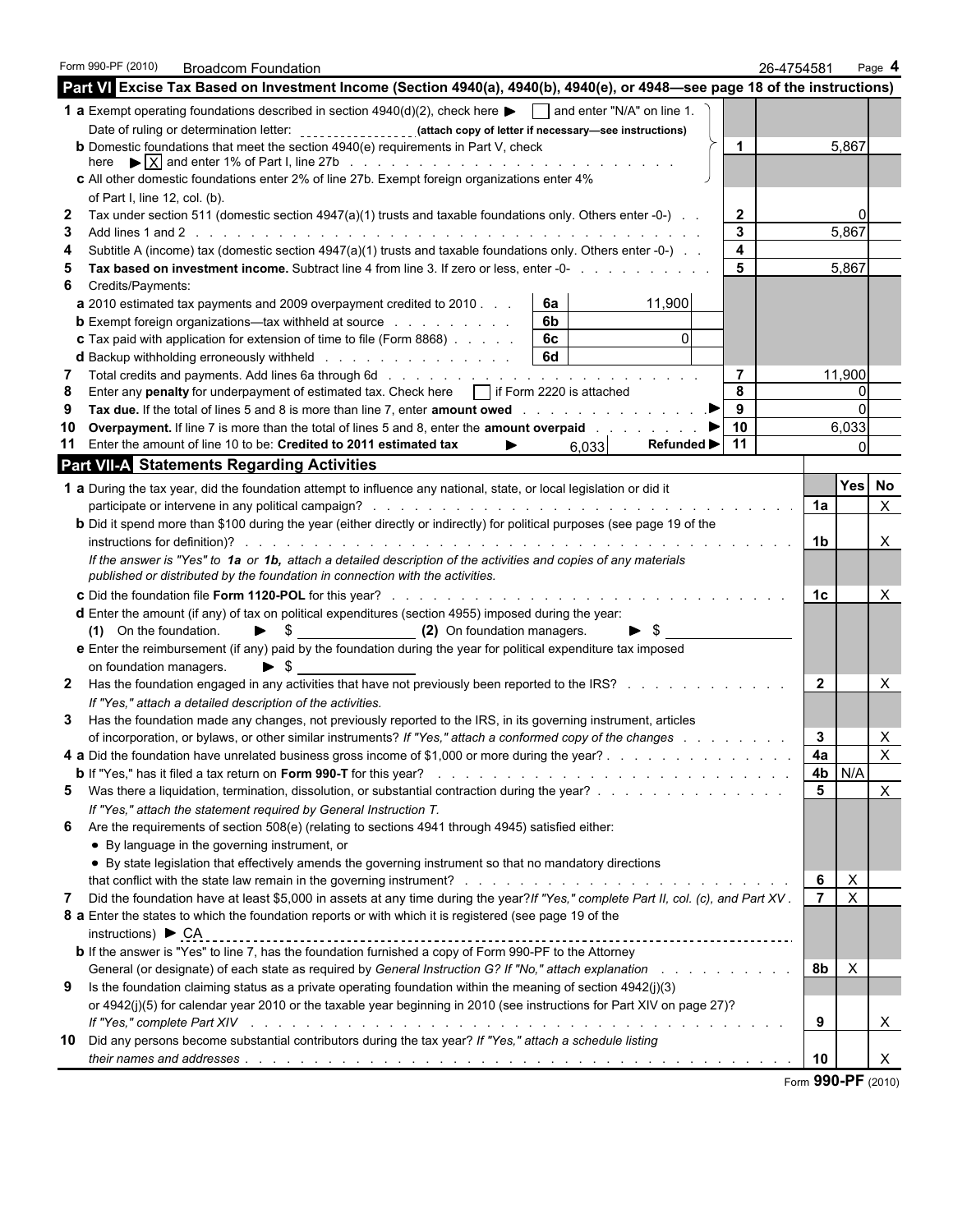|              | Form 990-PF (2010)                          | <b>Broadcom Foundation</b>                                                                                                                                                                                                                                                                                                                                                            |                                    | 26-4754581 |                           | Page 5              |
|--------------|---------------------------------------------|---------------------------------------------------------------------------------------------------------------------------------------------------------------------------------------------------------------------------------------------------------------------------------------------------------------------------------------------------------------------------------------|------------------------------------|------------|---------------------------|---------------------|
|              |                                             | <b>Part VII-A</b> Statements Regarding Activities (continued)                                                                                                                                                                                                                                                                                                                         |                                    |            |                           |                     |
| 11           |                                             | At any time during the year, did the foundation, directly or indirectly, own a controlled entity within the<br>meaning of section 512(b)(13)? If "Yes," attach schedule (see page 20 of the instructions).                                                                                                                                                                            |                                    | 11         |                           | X                   |
| 12           |                                             | Did the foundation acquire a direct or indirect interest in any applicable insurance contract before                                                                                                                                                                                                                                                                                  |                                    |            |                           | X                   |
| 13           |                                             | Did the foundation comply with the public inspection requirements for its annual returns and exemption application?   13                                                                                                                                                                                                                                                              |                                    |            | $\boldsymbol{\mathsf{X}}$ |                     |
| 14           | Website address<br>The books are in care of |                                                                                                                                                                                                                                                                                                                                                                                       |                                    |            |                           |                     |
| 15           |                                             | Section 4947(a)(1) nonexempt charitable trusts filing Form 990-PF in lieu of Form 1041—Check here with the state of the state of Form 1041—Check here with the state of the state of the state of the state of the state of th                                                                                                                                                        |                                    |            |                           |                     |
| 16           |                                             | and enter the amount of tax-exempt interest received or accrued during the year enter-<br>At any time during calendar year 2010, did the foundation have an interest in or a signature or other authority                                                                                                                                                                             | $\blacktriangleright$   15         |            | Yes                       | <b>No</b>           |
|              |                                             |                                                                                                                                                                                                                                                                                                                                                                                       |                                    | 16         |                           | X                   |
|              |                                             | See page 20 of the instructions for exceptions and filing requirements for Form TD F 90-22.1. If "Yes," enter<br>the name of the foreign country $\blacktriangleright$                                                                                                                                                                                                                |                                    |            |                           |                     |
|              |                                             | <b>Part VII-B</b> Statements Regarding Activities for Which Form 4720 May Be Required                                                                                                                                                                                                                                                                                                 |                                    |            |                           |                     |
|              |                                             | File Form 4720 if any item is checked in the "Yes" column, unless an exception applies.                                                                                                                                                                                                                                                                                               |                                    |            | Yes                       | No                  |
| 1a           |                                             | During the year did the foundation (either directly or indirectly):                                                                                                                                                                                                                                                                                                                   |                                    |            |                           |                     |
|              | (2)                                         | (1) Engage in the sale or exchange, or leasing of property with a disqualified person? $\ldots \ldots$<br>Borrow money from, lend money to, or otherwise extend credit to (or accept it from)                                                                                                                                                                                         | $X$ No<br>Yes<br>$X$ No            |            |                           |                     |
|              |                                             |                                                                                                                                                                                                                                                                                                                                                                                       | No                                 |            |                           |                     |
|              | (4)                                         | Pay compensation to, or pay or reimburse the expenses of, a disqualified person?<br>(5) Transfer any income or assets to a disqualified person (or make any of either available                                                                                                                                                                                                       | $ X $ No<br>Yes<br>$ X $ No<br>Yes |            |                           |                     |
|              |                                             | (6) Agree to pay money or property to a government official? (Exception. Check "No"<br>if the foundation agreed to make a grant to or to employ the official for a period<br>after termination of government service, if terminating within 90 days.) All Allen Lands and Lands and H                                                                                                 | $ X $ No<br>Yes                    |            |                           |                     |
| b            |                                             | If any answer is "Yes" to $1a(1)$ –(6), did any of the acts fail to qualify under the exceptions described in Regulations<br>section 53.4941(d)-3 or in a current notice regarding disaster assistance (see page 22 of the instructions)?<br>Organizations relying on a current notice regarding disaster assistance check here entitled as a set of the set of $\blacktriangleright$ |                                    | 1b         |                           | X                   |
| C.           |                                             | Did the foundation engage in a prior year in any of the acts described in 1a, other than excepted acts,                                                                                                                                                                                                                                                                               |                                    | 1c         |                           | X                   |
| $\mathbf{2}$ |                                             | Taxes on failure to distribute income (section 4942) (does not apply for years the foundation was a private<br>operating foundation defined in section 4942(j)(3) or 4942(j)(5)):                                                                                                                                                                                                     |                                    |            |                           |                     |
|              |                                             | a At the end of tax year 2010, did the foundation have any undistributed income (lines 6d<br>and 6e, Part XIII) for tax year(s) beginning before 2010?                                                                                                                                                                                                                                | $X$ No<br>Yes                      |            |                           |                     |
|              | If "Yes," list the years                    | <b>20</b> , 20, 20, 20, 20                                                                                                                                                                                                                                                                                                                                                            |                                    |            |                           |                     |
|              |                                             | <b>b</b> Are there any years listed in 2a for which the foundation is <b>not</b> applying the provisions of section $4942(a)(2)$<br>(relating to incorrect valuation of assets) to the year's undistributed income? (If applying section 4942(a)(2)<br>to all years listed, answer "No" and attach statement—see page 22 of the instructions.)                                        |                                    |            | <b>2b</b>   N/A           |                     |
| C            |                                             | If the provisions of section $4942(a)(2)$ are being applied to any of the years listed in 2a, list the years here.<br>$20_{\text{max}}$ , $20_{\text{max}}$ , $20_{\text{max}}$ , $20_{\text{max}}$ , $20_{\text{max}}$                                                                                                                                                               |                                    |            |                           |                     |
| За           |                                             | Did the foundation hold more than a 2% direct or indirect interest in any business<br>$\mathbf{I}$                                                                                                                                                                                                                                                                                    | $X$ No<br>Yes                      |            |                           |                     |
| b            |                                             | If "Yes," did it have excess business holdings in 2010 as a result of (1) any purchase by the foundation<br>or disqualified persons after May 26, 1969; (2) the lapse of the 5-year period (or longer period approved                                                                                                                                                                 |                                    |            |                           |                     |
|              |                                             | by the Commissioner under section $4943(c)(7)$ ) to dispose of holdings acquired by gift or bequest; or (3)                                                                                                                                                                                                                                                                           |                                    |            |                           |                     |
|              |                                             | the lapse of the 10-, 15-, or 20-year first phase holding period? (Use Schedule C, Form 4720, to determine<br>if the foundation had excess business holdings in 2010.) And State Assemblance Assemblance Contact the foundation had excess business holdings in 2010.                                                                                                                 |                                    | 3b         | N/A                       |                     |
| 4a<br>b      |                                             | Did the foundation invest during the year any amount in a manner that would jeopardize its charitable purposes?<br>Did the foundation make any investment in a prior year (but after December 31, 1969) that could jeopardize its charitable<br>purpose that had not been removed from jeopardy before the first day of the tax year beginning in 2010?                               |                                    | 4a<br>4b   |                           | $\pmb{\times}$<br>Х |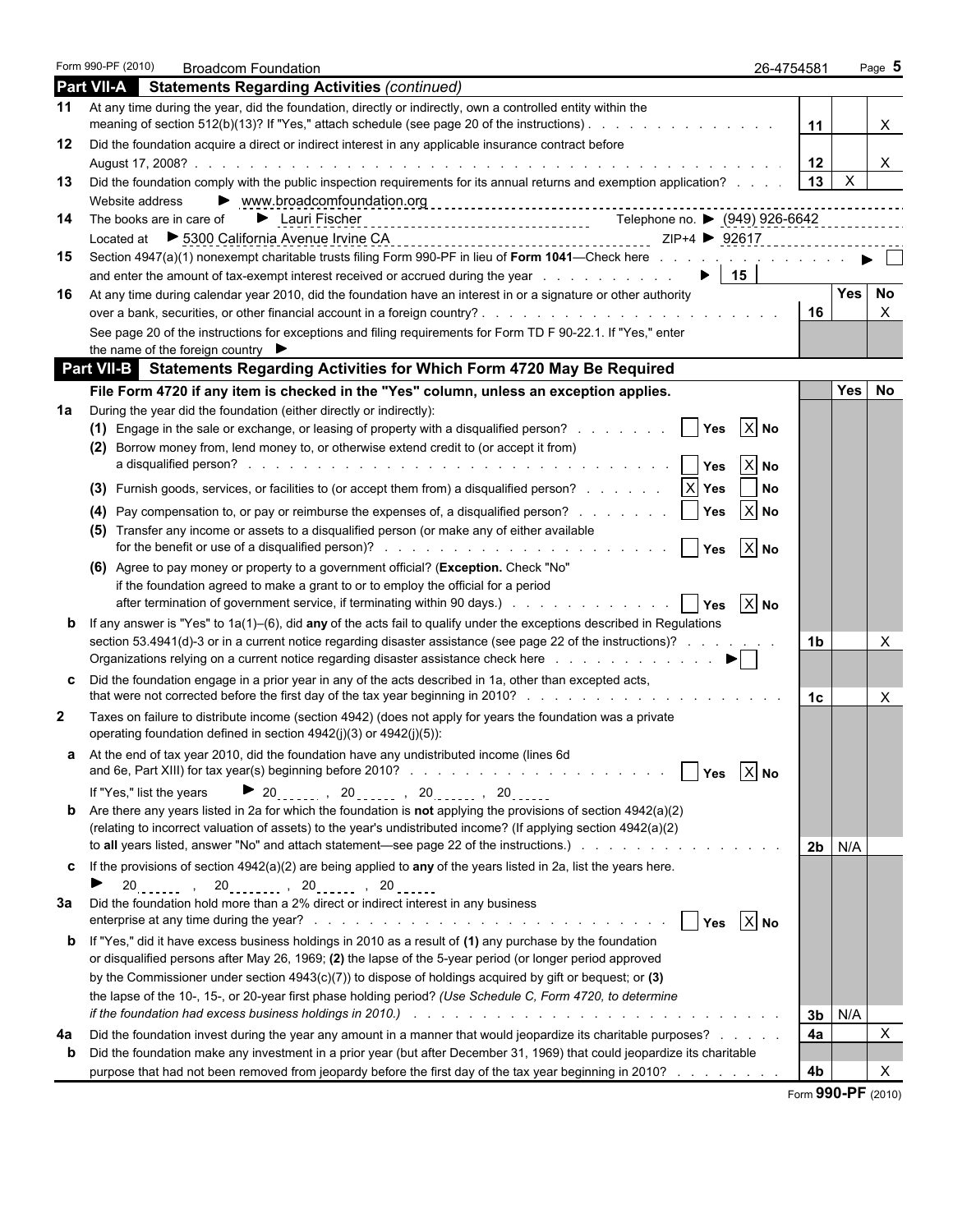| Part VII-B Statements Regarding Activities for Which Form 4720 May Be Required (continued)<br>$X$ No<br>(1) Carry on propaganda, or otherwise attempt to influence legislation (section 4945(e))?<br><b>Yes</b><br>(2) Influence the outcome of any specific public election (see section 4955); or to carry<br>$\boldsymbol{\mathsf{X}}$<br><b>No</b><br>Yes<br>X No<br>(3) Provide a grant to an individual for travel, study, or other similar purposes?<br>Yes<br>(4) Provide a grant to an organization other than a charitable, etc., organization described<br>in section $509(a)(1)$ , (2), or (3), or section $4940(d)(2)$ ? (see page 22 of the instructions)<br>$X$ No<br>(5) Provide for any purpose other than religious, charitable, scientific, literary, or<br>educational purposes, or for the prevention of cruelty to children or animals?<br>$X$ No<br><b>b</b> If any answer is "Yes" to $5a(1)$ –(5), did any of the transactions fail to qualify under the exceptions described in<br>$5b$   N/A<br>Regulations section 53.4945 or in a current notice regarding disaster assistance (see page 22 of the instructions)? .<br>Organizations relying on a current notice regarding disaster assistance check here entitled as a contact of the<br>c If the answer is "Yes" to question $5a(4)$ , does the foundation claim exemption from the<br>No<br><b>Yes</b><br>If "Yes," attach the statement required by Regulations section 53.4945-5(d).<br>premiums on a personal benefit contract? (e.g. by a series of example and example and example and example and $\alpha$<br>$X$ No<br>Yes<br><b>b</b> Did the foundation, during the year, pay premiums, directly or indirectly, on a personal benefit contract?<br>х<br>6b.<br>If "Yes" to 6b, file Form 8870.<br>$ X $ No<br>Yes<br><b>b</b> If "Yes," did the foundation receive any proceeds or have any net income attributable to the transaction?<br>7b<br>Information About Officers, Directors, Trustees, Foundation Managers, Highly Paid Employees,<br><b>Part VIII</b><br>and Contractors<br>1 List all officers, directors, trustees, foundation managers and their compensation (see page 22 of the instructions).<br>(c) Compensation<br>(b) Title, and average<br>(d) Contributions to<br>(e) Expense account,<br>(a) Name and address<br>(If not paid, enter<br>employee benefit plans<br>hours per week<br>other allowances<br>and deferred compensation<br>devoted to position<br>-0-)<br>.00<br>0<br>.00<br>$\Omega$<br>0<br>.00<br>0<br>0<br>.00<br>O<br>2 Compensation of five highest-paid employees (other than those included on line 1—see page 23 of the instructions).<br>If none, enter "NONE."<br>(d) Contributions to<br>(b) Title, and average<br>(e) Expense account,<br>employee benefit<br>(a) Name and address of each employee paid more than \$50,000<br>(c) Compensation<br>hours per week<br>plans and deferred<br>other allowances<br>devoted to position<br>compensation<br>▶ |  | Form 990-PF (2010) | <b>Broadcom Foundation</b> |  |  | 26-4754581<br>Page 6 |
|-------------------------------------------------------------------------------------------------------------------------------------------------------------------------------------------------------------------------------------------------------------------------------------------------------------------------------------------------------------------------------------------------------------------------------------------------------------------------------------------------------------------------------------------------------------------------------------------------------------------------------------------------------------------------------------------------------------------------------------------------------------------------------------------------------------------------------------------------------------------------------------------------------------------------------------------------------------------------------------------------------------------------------------------------------------------------------------------------------------------------------------------------------------------------------------------------------------------------------------------------------------------------------------------------------------------------------------------------------------------------------------------------------------------------------------------------------------------------------------------------------------------------------------------------------------------------------------------------------------------------------------------------------------------------------------------------------------------------------------------------------------------------------------------------------------------------------------------------------------------------------------------------------------------------------------------------------------------------------------------------------------------------------------------------------------------------------------------------------------------------------------------------------------------------------------------------------------------------------------------------------------------------------------------------------------------------------------------------------------------------------------------------------------------------------------------------------------------------------------------------------------------------------------------------------------------------------------------------------------------------------------------------------------------------------------------------------------------------------------------------------------------------------------------------------------------------------------------------------------------------------------------------------------------------------------------------------------------------------------------------|--|--------------------|----------------------------|--|--|----------------------|
| 5a During the year did the foundation pay or incur any amount to:<br>6a Did the foundation, during the year, receive any funds, directly or indirectly, to pay<br>7a At any time during the tax year, was the foundation a party to a prohibited tax shelter transaction?<br>See Attached Statement<br><b>NONE</b><br>Total number of other employees paid over \$50,000                                                                                                                                                                                                                                                                                                                                                                                                                                                                                                                                                                                                                                                                                                                                                                                                                                                                                                                                                                                                                                                                                                                                                                                                                                                                                                                                                                                                                                                                                                                                                                                                                                                                                                                                                                                                                                                                                                                                                                                                                                                                                                                                                                                                                                                                                                                                                                                                                                                                                                                                                                                                                        |  |                    |                            |  |  |                      |
|                                                                                                                                                                                                                                                                                                                                                                                                                                                                                                                                                                                                                                                                                                                                                                                                                                                                                                                                                                                                                                                                                                                                                                                                                                                                                                                                                                                                                                                                                                                                                                                                                                                                                                                                                                                                                                                                                                                                                                                                                                                                                                                                                                                                                                                                                                                                                                                                                                                                                                                                                                                                                                                                                                                                                                                                                                                                                                                                                                                                 |  |                    |                            |  |  |                      |
|                                                                                                                                                                                                                                                                                                                                                                                                                                                                                                                                                                                                                                                                                                                                                                                                                                                                                                                                                                                                                                                                                                                                                                                                                                                                                                                                                                                                                                                                                                                                                                                                                                                                                                                                                                                                                                                                                                                                                                                                                                                                                                                                                                                                                                                                                                                                                                                                                                                                                                                                                                                                                                                                                                                                                                                                                                                                                                                                                                                                 |  |                    |                            |  |  |                      |
|                                                                                                                                                                                                                                                                                                                                                                                                                                                                                                                                                                                                                                                                                                                                                                                                                                                                                                                                                                                                                                                                                                                                                                                                                                                                                                                                                                                                                                                                                                                                                                                                                                                                                                                                                                                                                                                                                                                                                                                                                                                                                                                                                                                                                                                                                                                                                                                                                                                                                                                                                                                                                                                                                                                                                                                                                                                                                                                                                                                                 |  |                    |                            |  |  |                      |
|                                                                                                                                                                                                                                                                                                                                                                                                                                                                                                                                                                                                                                                                                                                                                                                                                                                                                                                                                                                                                                                                                                                                                                                                                                                                                                                                                                                                                                                                                                                                                                                                                                                                                                                                                                                                                                                                                                                                                                                                                                                                                                                                                                                                                                                                                                                                                                                                                                                                                                                                                                                                                                                                                                                                                                                                                                                                                                                                                                                                 |  |                    |                            |  |  |                      |
|                                                                                                                                                                                                                                                                                                                                                                                                                                                                                                                                                                                                                                                                                                                                                                                                                                                                                                                                                                                                                                                                                                                                                                                                                                                                                                                                                                                                                                                                                                                                                                                                                                                                                                                                                                                                                                                                                                                                                                                                                                                                                                                                                                                                                                                                                                                                                                                                                                                                                                                                                                                                                                                                                                                                                                                                                                                                                                                                                                                                 |  |                    |                            |  |  |                      |
|                                                                                                                                                                                                                                                                                                                                                                                                                                                                                                                                                                                                                                                                                                                                                                                                                                                                                                                                                                                                                                                                                                                                                                                                                                                                                                                                                                                                                                                                                                                                                                                                                                                                                                                                                                                                                                                                                                                                                                                                                                                                                                                                                                                                                                                                                                                                                                                                                                                                                                                                                                                                                                                                                                                                                                                                                                                                                                                                                                                                 |  |                    |                            |  |  |                      |
|                                                                                                                                                                                                                                                                                                                                                                                                                                                                                                                                                                                                                                                                                                                                                                                                                                                                                                                                                                                                                                                                                                                                                                                                                                                                                                                                                                                                                                                                                                                                                                                                                                                                                                                                                                                                                                                                                                                                                                                                                                                                                                                                                                                                                                                                                                                                                                                                                                                                                                                                                                                                                                                                                                                                                                                                                                                                                                                                                                                                 |  |                    |                            |  |  |                      |
|                                                                                                                                                                                                                                                                                                                                                                                                                                                                                                                                                                                                                                                                                                                                                                                                                                                                                                                                                                                                                                                                                                                                                                                                                                                                                                                                                                                                                                                                                                                                                                                                                                                                                                                                                                                                                                                                                                                                                                                                                                                                                                                                                                                                                                                                                                                                                                                                                                                                                                                                                                                                                                                                                                                                                                                                                                                                                                                                                                                                 |  |                    |                            |  |  |                      |
|                                                                                                                                                                                                                                                                                                                                                                                                                                                                                                                                                                                                                                                                                                                                                                                                                                                                                                                                                                                                                                                                                                                                                                                                                                                                                                                                                                                                                                                                                                                                                                                                                                                                                                                                                                                                                                                                                                                                                                                                                                                                                                                                                                                                                                                                                                                                                                                                                                                                                                                                                                                                                                                                                                                                                                                                                                                                                                                                                                                                 |  |                    |                            |  |  |                      |
|                                                                                                                                                                                                                                                                                                                                                                                                                                                                                                                                                                                                                                                                                                                                                                                                                                                                                                                                                                                                                                                                                                                                                                                                                                                                                                                                                                                                                                                                                                                                                                                                                                                                                                                                                                                                                                                                                                                                                                                                                                                                                                                                                                                                                                                                                                                                                                                                                                                                                                                                                                                                                                                                                                                                                                                                                                                                                                                                                                                                 |  |                    |                            |  |  |                      |
|                                                                                                                                                                                                                                                                                                                                                                                                                                                                                                                                                                                                                                                                                                                                                                                                                                                                                                                                                                                                                                                                                                                                                                                                                                                                                                                                                                                                                                                                                                                                                                                                                                                                                                                                                                                                                                                                                                                                                                                                                                                                                                                                                                                                                                                                                                                                                                                                                                                                                                                                                                                                                                                                                                                                                                                                                                                                                                                                                                                                 |  |                    |                            |  |  |                      |
|                                                                                                                                                                                                                                                                                                                                                                                                                                                                                                                                                                                                                                                                                                                                                                                                                                                                                                                                                                                                                                                                                                                                                                                                                                                                                                                                                                                                                                                                                                                                                                                                                                                                                                                                                                                                                                                                                                                                                                                                                                                                                                                                                                                                                                                                                                                                                                                                                                                                                                                                                                                                                                                                                                                                                                                                                                                                                                                                                                                                 |  |                    |                            |  |  |                      |
|                                                                                                                                                                                                                                                                                                                                                                                                                                                                                                                                                                                                                                                                                                                                                                                                                                                                                                                                                                                                                                                                                                                                                                                                                                                                                                                                                                                                                                                                                                                                                                                                                                                                                                                                                                                                                                                                                                                                                                                                                                                                                                                                                                                                                                                                                                                                                                                                                                                                                                                                                                                                                                                                                                                                                                                                                                                                                                                                                                                                 |  |                    |                            |  |  |                      |
|                                                                                                                                                                                                                                                                                                                                                                                                                                                                                                                                                                                                                                                                                                                                                                                                                                                                                                                                                                                                                                                                                                                                                                                                                                                                                                                                                                                                                                                                                                                                                                                                                                                                                                                                                                                                                                                                                                                                                                                                                                                                                                                                                                                                                                                                                                                                                                                                                                                                                                                                                                                                                                                                                                                                                                                                                                                                                                                                                                                                 |  |                    |                            |  |  |                      |
|                                                                                                                                                                                                                                                                                                                                                                                                                                                                                                                                                                                                                                                                                                                                                                                                                                                                                                                                                                                                                                                                                                                                                                                                                                                                                                                                                                                                                                                                                                                                                                                                                                                                                                                                                                                                                                                                                                                                                                                                                                                                                                                                                                                                                                                                                                                                                                                                                                                                                                                                                                                                                                                                                                                                                                                                                                                                                                                                                                                                 |  |                    |                            |  |  |                      |
|                                                                                                                                                                                                                                                                                                                                                                                                                                                                                                                                                                                                                                                                                                                                                                                                                                                                                                                                                                                                                                                                                                                                                                                                                                                                                                                                                                                                                                                                                                                                                                                                                                                                                                                                                                                                                                                                                                                                                                                                                                                                                                                                                                                                                                                                                                                                                                                                                                                                                                                                                                                                                                                                                                                                                                                                                                                                                                                                                                                                 |  |                    |                            |  |  |                      |
|                                                                                                                                                                                                                                                                                                                                                                                                                                                                                                                                                                                                                                                                                                                                                                                                                                                                                                                                                                                                                                                                                                                                                                                                                                                                                                                                                                                                                                                                                                                                                                                                                                                                                                                                                                                                                                                                                                                                                                                                                                                                                                                                                                                                                                                                                                                                                                                                                                                                                                                                                                                                                                                                                                                                                                                                                                                                                                                                                                                                 |  |                    |                            |  |  |                      |
|                                                                                                                                                                                                                                                                                                                                                                                                                                                                                                                                                                                                                                                                                                                                                                                                                                                                                                                                                                                                                                                                                                                                                                                                                                                                                                                                                                                                                                                                                                                                                                                                                                                                                                                                                                                                                                                                                                                                                                                                                                                                                                                                                                                                                                                                                                                                                                                                                                                                                                                                                                                                                                                                                                                                                                                                                                                                                                                                                                                                 |  |                    |                            |  |  |                      |
|                                                                                                                                                                                                                                                                                                                                                                                                                                                                                                                                                                                                                                                                                                                                                                                                                                                                                                                                                                                                                                                                                                                                                                                                                                                                                                                                                                                                                                                                                                                                                                                                                                                                                                                                                                                                                                                                                                                                                                                                                                                                                                                                                                                                                                                                                                                                                                                                                                                                                                                                                                                                                                                                                                                                                                                                                                                                                                                                                                                                 |  |                    |                            |  |  |                      |
|                                                                                                                                                                                                                                                                                                                                                                                                                                                                                                                                                                                                                                                                                                                                                                                                                                                                                                                                                                                                                                                                                                                                                                                                                                                                                                                                                                                                                                                                                                                                                                                                                                                                                                                                                                                                                                                                                                                                                                                                                                                                                                                                                                                                                                                                                                                                                                                                                                                                                                                                                                                                                                                                                                                                                                                                                                                                                                                                                                                                 |  |                    |                            |  |  |                      |
|                                                                                                                                                                                                                                                                                                                                                                                                                                                                                                                                                                                                                                                                                                                                                                                                                                                                                                                                                                                                                                                                                                                                                                                                                                                                                                                                                                                                                                                                                                                                                                                                                                                                                                                                                                                                                                                                                                                                                                                                                                                                                                                                                                                                                                                                                                                                                                                                                                                                                                                                                                                                                                                                                                                                                                                                                                                                                                                                                                                                 |  |                    |                            |  |  |                      |
|                                                                                                                                                                                                                                                                                                                                                                                                                                                                                                                                                                                                                                                                                                                                                                                                                                                                                                                                                                                                                                                                                                                                                                                                                                                                                                                                                                                                                                                                                                                                                                                                                                                                                                                                                                                                                                                                                                                                                                                                                                                                                                                                                                                                                                                                                                                                                                                                                                                                                                                                                                                                                                                                                                                                                                                                                                                                                                                                                                                                 |  |                    |                            |  |  |                      |
|                                                                                                                                                                                                                                                                                                                                                                                                                                                                                                                                                                                                                                                                                                                                                                                                                                                                                                                                                                                                                                                                                                                                                                                                                                                                                                                                                                                                                                                                                                                                                                                                                                                                                                                                                                                                                                                                                                                                                                                                                                                                                                                                                                                                                                                                                                                                                                                                                                                                                                                                                                                                                                                                                                                                                                                                                                                                                                                                                                                                 |  |                    |                            |  |  |                      |
|                                                                                                                                                                                                                                                                                                                                                                                                                                                                                                                                                                                                                                                                                                                                                                                                                                                                                                                                                                                                                                                                                                                                                                                                                                                                                                                                                                                                                                                                                                                                                                                                                                                                                                                                                                                                                                                                                                                                                                                                                                                                                                                                                                                                                                                                                                                                                                                                                                                                                                                                                                                                                                                                                                                                                                                                                                                                                                                                                                                                 |  |                    |                            |  |  |                      |
|                                                                                                                                                                                                                                                                                                                                                                                                                                                                                                                                                                                                                                                                                                                                                                                                                                                                                                                                                                                                                                                                                                                                                                                                                                                                                                                                                                                                                                                                                                                                                                                                                                                                                                                                                                                                                                                                                                                                                                                                                                                                                                                                                                                                                                                                                                                                                                                                                                                                                                                                                                                                                                                                                                                                                                                                                                                                                                                                                                                                 |  |                    |                            |  |  |                      |
|                                                                                                                                                                                                                                                                                                                                                                                                                                                                                                                                                                                                                                                                                                                                                                                                                                                                                                                                                                                                                                                                                                                                                                                                                                                                                                                                                                                                                                                                                                                                                                                                                                                                                                                                                                                                                                                                                                                                                                                                                                                                                                                                                                                                                                                                                                                                                                                                                                                                                                                                                                                                                                                                                                                                                                                                                                                                                                                                                                                                 |  |                    |                            |  |  |                      |
|                                                                                                                                                                                                                                                                                                                                                                                                                                                                                                                                                                                                                                                                                                                                                                                                                                                                                                                                                                                                                                                                                                                                                                                                                                                                                                                                                                                                                                                                                                                                                                                                                                                                                                                                                                                                                                                                                                                                                                                                                                                                                                                                                                                                                                                                                                                                                                                                                                                                                                                                                                                                                                                                                                                                                                                                                                                                                                                                                                                                 |  |                    |                            |  |  |                      |
|                                                                                                                                                                                                                                                                                                                                                                                                                                                                                                                                                                                                                                                                                                                                                                                                                                                                                                                                                                                                                                                                                                                                                                                                                                                                                                                                                                                                                                                                                                                                                                                                                                                                                                                                                                                                                                                                                                                                                                                                                                                                                                                                                                                                                                                                                                                                                                                                                                                                                                                                                                                                                                                                                                                                                                                                                                                                                                                                                                                                 |  |                    |                            |  |  |                      |
|                                                                                                                                                                                                                                                                                                                                                                                                                                                                                                                                                                                                                                                                                                                                                                                                                                                                                                                                                                                                                                                                                                                                                                                                                                                                                                                                                                                                                                                                                                                                                                                                                                                                                                                                                                                                                                                                                                                                                                                                                                                                                                                                                                                                                                                                                                                                                                                                                                                                                                                                                                                                                                                                                                                                                                                                                                                                                                                                                                                                 |  |                    |                            |  |  |                      |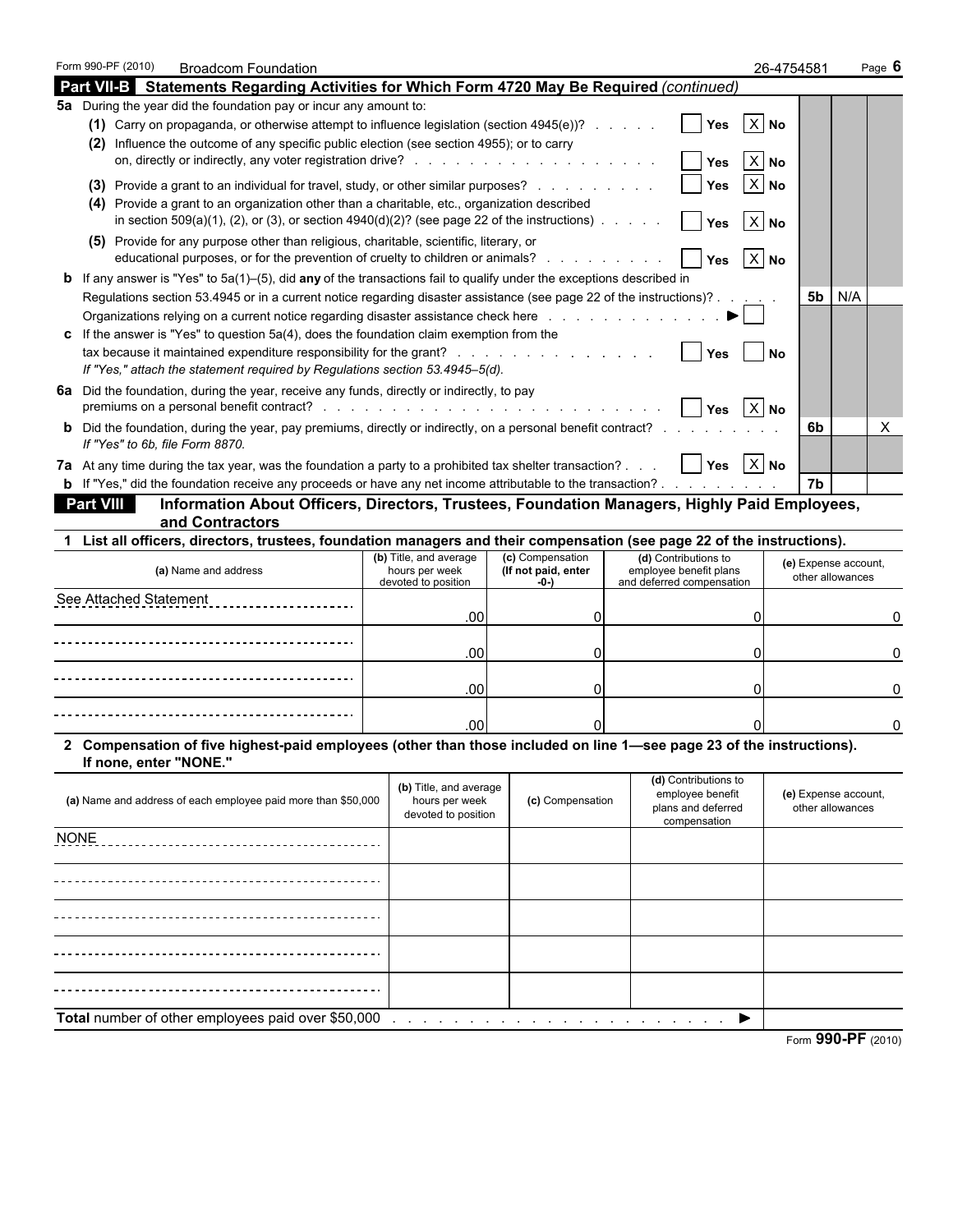| Form 990-PF (2010)<br><b>Broadcom Foundation</b>                                                                                                                                                           |                     | 26-4754581<br>Page 7 |
|------------------------------------------------------------------------------------------------------------------------------------------------------------------------------------------------------------|---------------------|----------------------|
| Information About Officers, Directors, Trustees, Foundation Managers, Highly Paid Employees,<br><b>Part VIII</b>                                                                                           |                     |                      |
| and Contractors (continued)                                                                                                                                                                                |                     |                      |
| 3 Five highest-paid independent contractors for professional services (see page 23 of the instructions). If none, enter "NONE."                                                                            |                     |                      |
| (a) Name and address of each person paid more than \$50,000                                                                                                                                                | (b) Type of service | (c) Compensation     |
| <b>NONE</b>                                                                                                                                                                                                |                     |                      |
|                                                                                                                                                                                                            |                     | 0                    |
|                                                                                                                                                                                                            |                     |                      |
|                                                                                                                                                                                                            |                     | 0                    |
|                                                                                                                                                                                                            |                     |                      |
|                                                                                                                                                                                                            |                     | 0                    |
|                                                                                                                                                                                                            |                     |                      |
|                                                                                                                                                                                                            |                     | 0                    |
|                                                                                                                                                                                                            |                     |                      |
|                                                                                                                                                                                                            |                     | 0                    |
| <b>Total number of others receiving over \$50,000 for professional services</b>                                                                                                                            | ▶                   |                      |
| <b>Part IX-A</b><br><b>Summary of Direct Charitable Activities</b>                                                                                                                                         |                     |                      |
|                                                                                                                                                                                                            |                     |                      |
| List the foundation's four largest direct charitable activities during the tax year. Include relevant statistical information such as                                                                      |                     | Expenses             |
| the number of organizations and other beneficiaries served, conferences convened, research papers produced, etc.                                                                                           |                     |                      |
| 1 N/A                                                                                                                                                                                                      |                     |                      |
|                                                                                                                                                                                                            |                     |                      |
|                                                                                                                                                                                                            |                     |                      |
| $\mathbf{2}$                                                                                                                                                                                               |                     |                      |
|                                                                                                                                                                                                            |                     |                      |
|                                                                                                                                                                                                            |                     |                      |
| 3                                                                                                                                                                                                          |                     |                      |
|                                                                                                                                                                                                            |                     |                      |
|                                                                                                                                                                                                            |                     |                      |
| 4                                                                                                                                                                                                          |                     |                      |
|                                                                                                                                                                                                            |                     |                      |
|                                                                                                                                                                                                            |                     |                      |
| Part IX-B<br>Summary of Program-Related Investments (see page 24 of the instructions)<br>Describe the two largest program-related investments made by the foundation during the tax year on lines 1 and 2. |                     |                      |
|                                                                                                                                                                                                            |                     | Amount               |
| 1 NONE                                                                                                                                                                                                     |                     |                      |
|                                                                                                                                                                                                            |                     |                      |
|                                                                                                                                                                                                            |                     |                      |
| $\mathbf{2}$                                                                                                                                                                                               |                     |                      |
|                                                                                                                                                                                                            |                     |                      |
|                                                                                                                                                                                                            |                     |                      |
| All other program-related investments. See page 24 of the instructions.                                                                                                                                    |                     |                      |
| 3                                                                                                                                                                                                          |                     |                      |
|                                                                                                                                                                                                            |                     |                      |
|                                                                                                                                                                                                            | ▶                   | 0<br>n               |
|                                                                                                                                                                                                            |                     | 000 DE               |
|                                                                                                                                                                                                            |                     |                      |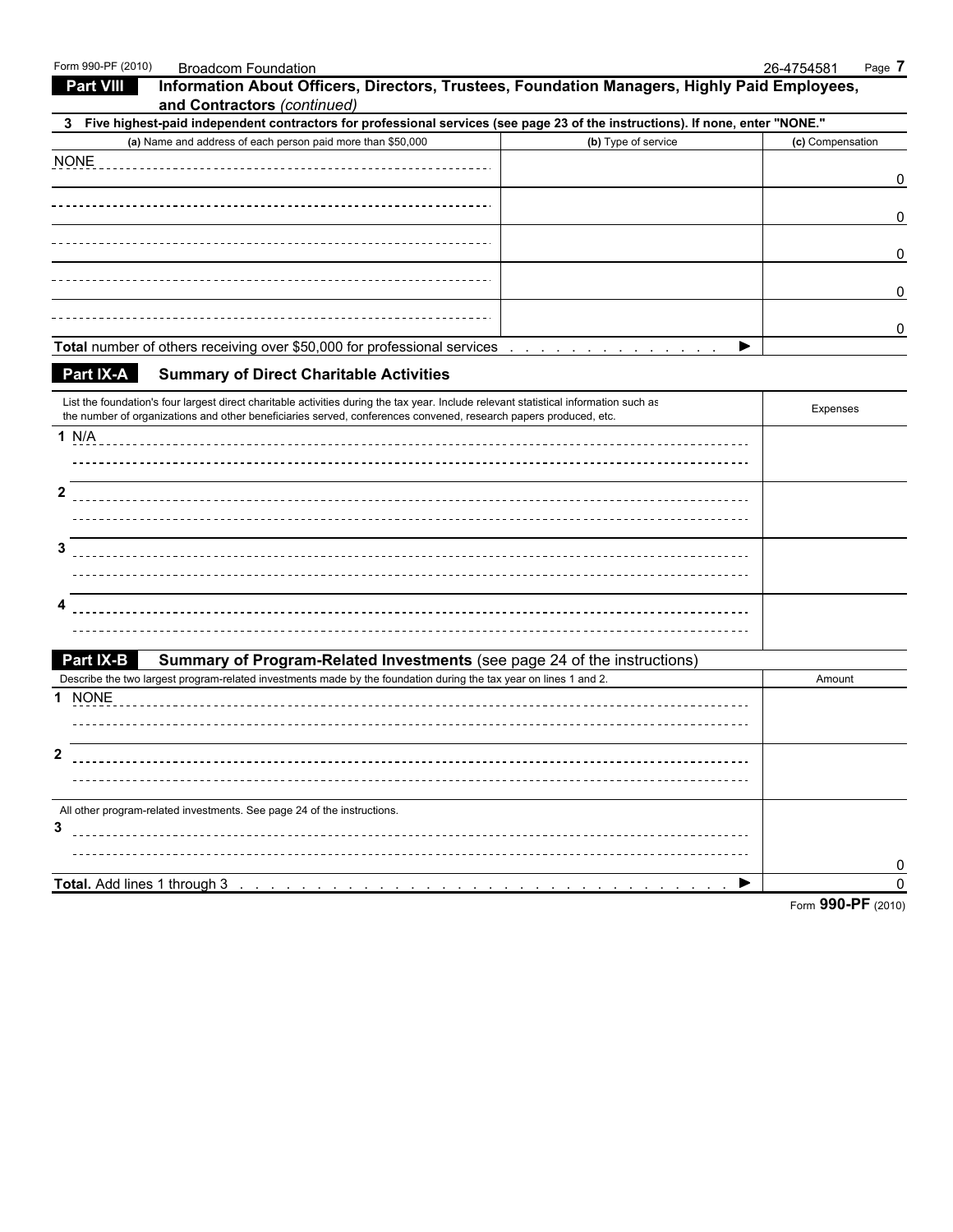|              | Form 990-PF (2010)<br><b>Broadcom Foundation</b>                                                                                                                                                                                                                                                                                                                 |                         | 26-4754581<br>Page 8 |
|--------------|------------------------------------------------------------------------------------------------------------------------------------------------------------------------------------------------------------------------------------------------------------------------------------------------------------------------------------------------------------------|-------------------------|----------------------|
|              | Minimum Investment Return (All domestic foundations must complete this part. Foreign foundations,<br>Part X                                                                                                                                                                                                                                                      |                         |                      |
|              | see page 24 of the instructions.)                                                                                                                                                                                                                                                                                                                                |                         |                      |
| 1            | Fair market value of assets not used (or held for use) directly in carrying out charitable, etc.,                                                                                                                                                                                                                                                                |                         |                      |
|              | purposes:                                                                                                                                                                                                                                                                                                                                                        |                         |                      |
| а            |                                                                                                                                                                                                                                                                                                                                                                  | 1a                      | 49,126,486           |
|              | Average of monthly cash balances enterprise to a contract of the contract of the contract of monthly cash balances                                                                                                                                                                                                                                               | 1 <sub>b</sub>          |                      |
|              |                                                                                                                                                                                                                                                                                                                                                                  | 1 <sub>c</sub>          |                      |
|              |                                                                                                                                                                                                                                                                                                                                                                  | 1 <sub>d</sub>          | 49,126,486           |
|              | Reduction claimed for blockage or other factors reported on lines 1a and                                                                                                                                                                                                                                                                                         |                         |                      |
|              | 1c (attach detailed explanation) with a subset of the set of the set of the set of the set of the set of the set of the set of the set of the set of the set of the set of the set of the set of the set of the set of the set                                                                                                                                   |                         |                      |
| $\mathbf{2}$ |                                                                                                                                                                                                                                                                                                                                                                  | $\overline{2}$          |                      |
| 3            |                                                                                                                                                                                                                                                                                                                                                                  | $\mathbf{3}$            | 49,126,486           |
| 4            | Cash deemed held for charitable activities. Enter 1½ % of line 3 (for greater amount, see page 25                                                                                                                                                                                                                                                                |                         |                      |
|              | of the instructions) by the second contract of the instructions of the instructions) by the second contract of the instructions of the instructions of the instruction of the instruction of the instruction of the instructio                                                                                                                                   | 4                       | 736,897              |
| 5            | Net value of noncharitable-use assets. Subtract line 4 from line 3. Enter here and on Part V, line 4                                                                                                                                                                                                                                                             | 5                       | 48,389,589           |
| 6            | Minimum investment return. Enter 5% of line 5 (a) that is a contact of the state of the state of the state of the state of the state of the state of the state of the state of the state of the state of the state of the stat                                                                                                                                   | 6                       | 2,419,479            |
|              | <b>Part XI</b><br>Distributable Amount (see page 25 of the instructions) (Section 4942(j)(3) and (j)(5) private operating                                                                                                                                                                                                                                        |                         |                      |
|              | foundations and certain foreign organizations check here $\blacktriangleright \Box$ and do not complete this part.)                                                                                                                                                                                                                                              |                         |                      |
| $\mathbf 1$  |                                                                                                                                                                                                                                                                                                                                                                  | $\mathbf{1}$            | 2,419,479            |
| 2a           | Tax on investment income for 2010 from Part VI, line 5 $\ldots$ 2a<br>5.867                                                                                                                                                                                                                                                                                      |                         |                      |
| b            | Income tax for 2010. (This does not include the tax from Part VI.) $\ldots$ $\ldots$ $\ldots$ $\ldots$   2b                                                                                                                                                                                                                                                      |                         |                      |
| C            |                                                                                                                                                                                                                                                                                                                                                                  | 2c                      | 5,867                |
| 3            | Distributable amount before adjustments. Subtract line 2c from line 1 [1] [1] $\ldots$ [1] [1] $\ldots$ [1] [1] $\ldots$ [1] $\ldots$ [1] $\ldots$ [1] $\ldots$ [1] $\ldots$ [1] $\ldots$ [1] $\ldots$ [1] $\ldots$ [1] $\ldots$ [1] $\ldots$ [1] $\ldots$ [1] $\ldots$                                                                                          | 3                       | 2,413,612            |
| 4            | Recoveries of amounts treated as qualifying distributions enters and according to the content of the content of                                                                                                                                                                                                                                                  | $\overline{4}$          |                      |
| 5            | Add lines 3 and 4 200 minutes and a state of the state of the state of the state of the state of the state of the state of the state of the state of the state of the state of the state of the state of the state of the stat                                                                                                                                   | $5\phantom{1}$          | 2,413,612            |
| 6            |                                                                                                                                                                                                                                                                                                                                                                  | 6                       |                      |
| 7            | Distributable amount as adjusted. Subtract line 6 from line 5. Enter here and on Part XIII,                                                                                                                                                                                                                                                                      |                         |                      |
|              |                                                                                                                                                                                                                                                                                                                                                                  | $\overline{7}$          | 2,413,612            |
|              | <b>Part XII</b><br>Qualifying Distributions (see page 25 of the instructions)                                                                                                                                                                                                                                                                                    |                         |                      |
|              |                                                                                                                                                                                                                                                                                                                                                                  |                         |                      |
| 1            | Amounts paid (including administrative expenses) to accomplish charitable, etc., purposes:                                                                                                                                                                                                                                                                       |                         |                      |
| a<br>b       | Expenses, contributions, gifts, etc.—total from Part I, column (d), line 26 mass and contract and contributions, gifts, etc.—total from Part I, column (d), line 26 mass and contract and contract and contract and contract a<br>Program-related investments—total from Part IX-B research and service and service and service in the service of                | 1a<br>1 <sub>b</sub>    | 1,255,700<br>0       |
| $\mathbf{2}$ |                                                                                                                                                                                                                                                                                                                                                                  |                         |                      |
|              | Amounts paid to acquire assets used (or held for use) directly in carrying out charitable, etc.,                                                                                                                                                                                                                                                                 | 2                       |                      |
| 3            | purposes experience and the set of the set of the set of the set of the set of the set of the set of the set o<br>de la participat de la participat de la participat de la participat de la                                                                                                                                                                      |                         |                      |
|              | Amounts set aside for specific charitable projects that satisfy the:                                                                                                                                                                                                                                                                                             | 3a                      |                      |
| а<br>b       |                                                                                                                                                                                                                                                                                                                                                                  | 3b                      | 0                    |
|              | Cash distribution test (attach the required schedule) enters and contact the contact of the contact of the contact of the contact of the contact of the contact of the contact of the contact of the contact of the contact of                                                                                                                                   | $\overline{\mathbf{4}}$ | 1,255,700            |
| 4<br>5       | Qualifying distributions. Add lines 1a through 3b. Enter here and on Part V, line 8, and Part XIII, line 4.                                                                                                                                                                                                                                                      |                         |                      |
|              | Foundations that qualify under section 4940(e) for the reduced rate of tax on net investment                                                                                                                                                                                                                                                                     |                         |                      |
|              |                                                                                                                                                                                                                                                                                                                                                                  | 5<br>6                  | 5,867<br>1,249,833   |
| 6            | <b>Adjusted qualifying distributions.</b> Subtract line 5 from line 4 many contacts of the state of the state of the state of the state of the state of the state of the state of the state of the state of the state of the state<br>Note. The amount on line 6 will be used in Part V, column (b), in subsequent years when calculating whether the foundation |                         |                      |
|              | qualifies for the section 4940(e) reduction of tax in those years.                                                                                                                                                                                                                                                                                               |                         |                      |
|              |                                                                                                                                                                                                                                                                                                                                                                  |                         |                      |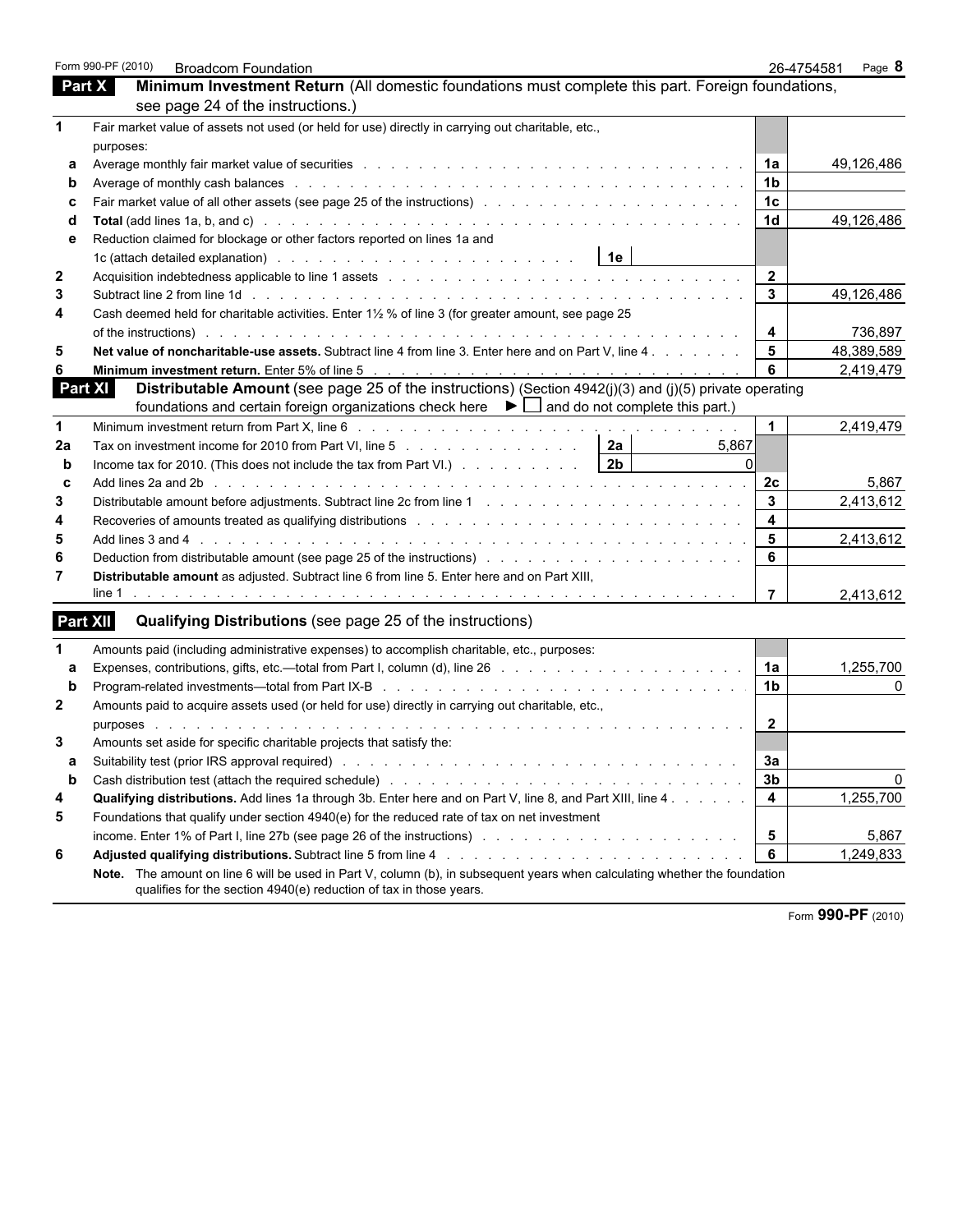Form 990-PF (2010) Broadcom Foundation 26-4754581 Page **9**

|              | <b>Part XIII</b> Undistributed Income (see page 26 of the instructions)                                        |               |                            |             |             |
|--------------|----------------------------------------------------------------------------------------------------------------|---------------|----------------------------|-------------|-------------|
|              | Distributable amount for 2010 from Part XI,                                                                    | (a)<br>Corpus | (b)<br>Years prior to 2009 | (c)<br>2009 | (d)<br>2010 |
|              |                                                                                                                |               |                            |             | 2,413,612   |
| $\mathbf{2}$ | Undistributed income, if any, as of the end of 2010:                                                           |               |                            |             |             |
|              | a Enter amount for 2009 only                                                                                   |               |                            | 507,131     |             |
|              | <b>b</b> Total for prior years: $20$ _____, $20$ ____, $20$ _____                                              |               | 0                          |             |             |
| 3            | Excess distributions carryover, if any, to 2010:                                                               |               |                            |             |             |
|              | a From 2005 <u>  _ _ _ _ _ _</u>                                                                               |               |                            |             |             |
|              | <b>b</b> From 2006   _________                                                                                 |               |                            |             |             |
|              |                                                                                                                |               |                            |             |             |
|              | <b>d</b> From 2008 <u>  _ _ _ _ _ _ _</u>                                                                      |               |                            |             |             |
|              | <b>e</b> From 2009 <u>  _ _ _ _ _ _ _</u>                                                                      |               |                            |             |             |
|              | Total of lines 3a through e                                                                                    | $\Omega$      |                            |             |             |
|              | Qualifying distributions for 2010 from Part                                                                    |               |                            |             |             |
|              | XII, line 4: ▶ $\frac{1,255,700}{ }$                                                                           |               |                            |             |             |
|              | <b>a</b> Applied to 2009, but not more than line $2a$                                                          |               |                            | 507,131     |             |
|              | <b>b</b> Applied to undistributed income of prior years                                                        |               |                            |             |             |
|              | (Election required—see page 26 of the instructions).                                                           |               | 0                          |             |             |
|              | c Treated as distributions out of corpus (Election                                                             |               |                            |             |             |
|              | required—see page 26 of the instructions)                                                                      | 01            |                            |             |             |
|              | <b>d</b> Applied to 2010 distributable amount                                                                  |               |                            |             | 748,569     |
|              | <b>e</b> Remaining amount distributed out of corpus                                                            | 0l            |                            |             |             |
| 5            | Excess distributions carryover applied to 2010                                                                 | $\Omega$      |                            |             | 0           |
|              | (If an amount appears in column (d), the                                                                       |               |                            |             |             |
|              | same amount must be shown in column (a).)<br>Enter the net total of each column as                             |               |                            |             |             |
| 6            | indicated below:                                                                                               |               |                            |             |             |
|              | <b>a</b> Corpus. Add lines 3f, 4c, and 4e. Subtract line 5.                                                    | $\Omega$      |                            |             |             |
|              | <b>b</b> Prior years' undistributed income. Subtract                                                           |               |                            |             |             |
|              | $line 4b$ from line $2b$ $\ldots$ $\ldots$ $\ldots$<br>and the state of the state                              |               | 0                          |             |             |
|              | c Enter the amount of prior years' undistributed                                                               |               |                            |             |             |
|              | income for which a notice of deficiency has                                                                    |               |                            |             |             |
|              | been issued, or on which the section 4942(a)                                                                   |               |                            |             |             |
|              | tax has been previously assessed expansion of the state of the state of the state of the state of the state of |               |                            |             |             |
|              | d Subtract line 6c from line 6b. Taxable                                                                       |               |                            |             |             |
|              | amount—see page 27 of the instructions                                                                         |               | 0                          |             |             |
|              | <b>e</b> Undistributed income for 2009. Subtract line                                                          |               |                            |             |             |
|              | 4a from line 2a. Taxable amount-see page 27 of the                                                             |               |                            |             |             |
|              | instructions                                                                                                   |               |                            | 0           |             |
|              | Undistributed income for 2010. Subtract                                                                        |               |                            |             |             |
|              | lines 4d and 5 from line 1. This amount must                                                                   |               |                            |             |             |
|              | be distributed in 2011 $\ldots$ $\ldots$ $\ldots$ $\ldots$ $\ldots$                                            |               |                            |             | 1,665,043   |
| 7            | Amounts treated as distributions out of                                                                        |               |                            |             |             |
|              | corpus to satisfy requirements imposed by                                                                      |               |                            |             |             |
|              | section 170(b)(1)(F) or 4942(g)(3) (see page 27 of                                                             |               |                            |             |             |
|              | the instructions) $\cdots$ $\cdots$ $\cdots$ $\cdots$ $\cdots$                                                 |               |                            |             |             |
| 8            | Excess distributions carryover from 2005                                                                       |               |                            |             |             |
|              | not applied on line 5 or line 7 (see page 27 of the                                                            |               |                            |             |             |
|              |                                                                                                                | 0l            |                            |             |             |
| 9            | Excess distributions carryover to 2011.                                                                        |               |                            |             |             |
|              | Subtract lines 7 and 8 from line 6a substitution of the Subtract lines 7 and 8 from line 6a                    | 0l            |                            |             |             |
| 10           | Analysis of line 9:                                                                                            |               |                            |             |             |
|              | <b>a</b> Excess from 2006 $\ldots$                                                                             |               |                            |             |             |
|              | <b>b</b> Excess from 2007 $\ldots$                                                                             |               |                            |             |             |
|              | <b>c</b> Excess from $2008$ .                                                                                  |               |                            |             |             |
|              | $d$ Excess from 2009 $\ldots$                                                                                  |               |                            |             |             |
|              | <b>e</b> Excess from 2010 $\ldots$                                                                             |               |                            |             |             |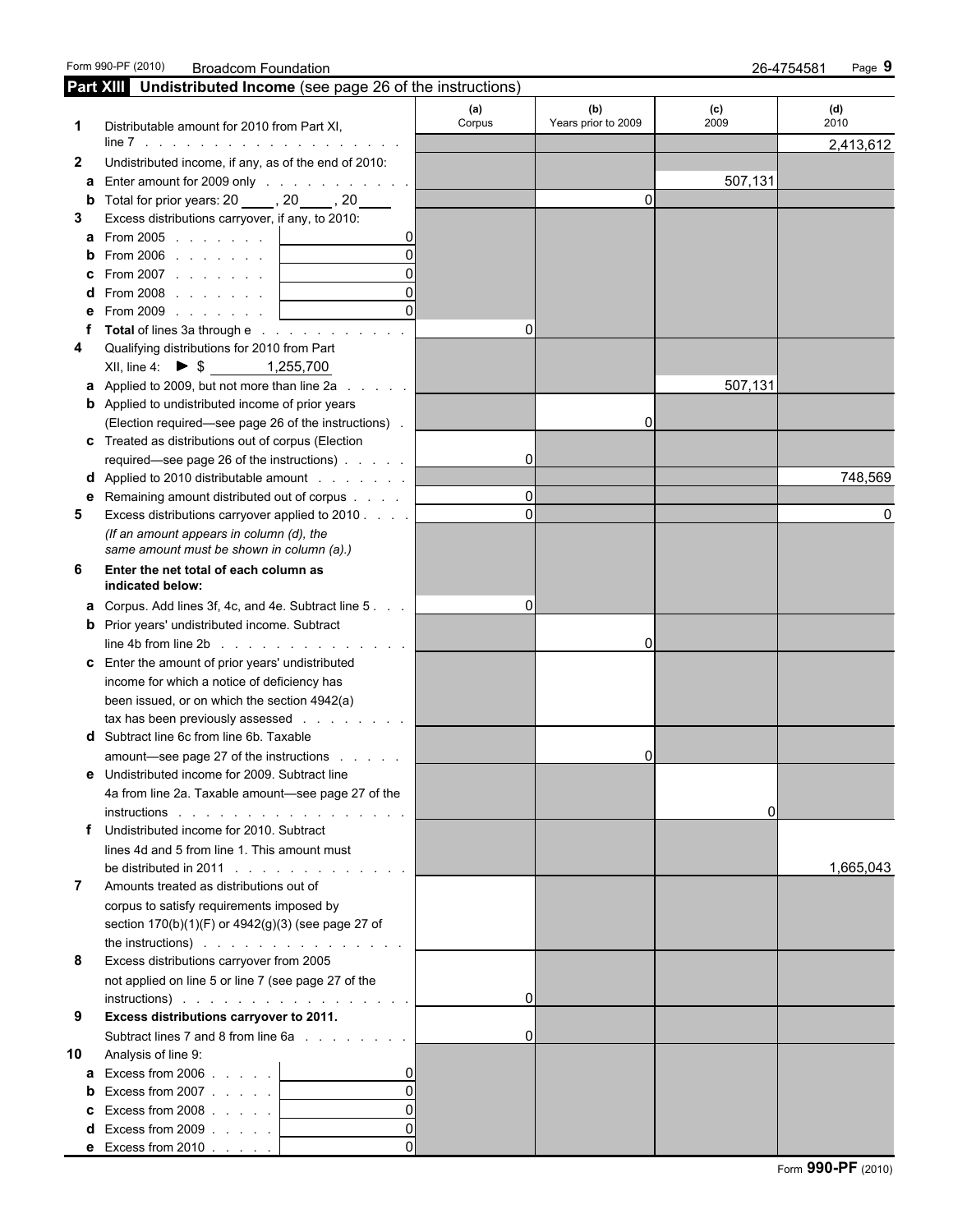|              | Form 990-PF (2010)<br><b>Broadcom Foundation</b><br>Part XIV Private Operating Foundations (see page 27 of the instructions and Part VII-A, question 9)                                                                                                                                                  |                             |          |               | 26-4754581 | Page $10$<br><b>N/A</b> |  |  |  |
|--------------|----------------------------------------------------------------------------------------------------------------------------------------------------------------------------------------------------------------------------------------------------------------------------------------------------------|-----------------------------|----------|---------------|------------|-------------------------|--|--|--|
|              | 1 a If the foundation has received a ruling or determination letter that it is a private operating                                                                                                                                                                                                       |                             |          |               |            |                         |  |  |  |
|              | foundation, and the ruling is effective for 2010, enter the date of the ruling enter the set of the ruling and the set of the ruling and the set of the ruling and the set of the set of the set of the set of the set of the                                                                            |                             |          |               |            |                         |  |  |  |
|              | <b>b</b> Check box to indicate whether the foundation is a private operating foundation described in section                                                                                                                                                                                             | 4942(j)(3) or<br>4942(j)(5) |          |               |            |                         |  |  |  |
|              | 2 a Enter the lesser of the adjusted net<br>income from Part I or the minimum                                                                                                                                                                                                                            | Tax year                    |          | Prior 3 years |            | (e) Total               |  |  |  |
|              | investment return from Part X for each                                                                                                                                                                                                                                                                   | (a) $2010$                  | (b) 2009 | $(c)$ 2008    | $(d)$ 2007 |                         |  |  |  |
|              | year listed                                                                                                                                                                                                                                                                                              | 0                           |          |               |            | 0                       |  |  |  |
|              | <b>b</b> 85% of line 2a $\ldots$ $\ldots$ $\ldots$                                                                                                                                                                                                                                                       | $\mathbf 0$                 | $\Omega$ | $\Omega$      | $\Omega$   | 0                       |  |  |  |
|              | <b>c</b> Qualifying distributions from Part XII,<br>line 4 for each year listed                                                                                                                                                                                                                          | $\mathbf{0}$                |          |               |            |                         |  |  |  |
|              | <b>d</b> Amounts included in line 2c not used directly<br>for active conduct of exempt activities                                                                                                                                                                                                        |                             |          |               |            | 0                       |  |  |  |
|              | e Qualifying distributions made directly<br>for active conduct of exempt activities.<br>Subtract line 2d from line 2c                                                                                                                                                                                    | $\Omega$                    | $\Omega$ | O             | $\Omega$   | 0                       |  |  |  |
| 3            | Complete 3a, b, or c for the<br>alternative test relied upon:<br>a "Assets" alternative test-enter:                                                                                                                                                                                                      |                             |          |               |            |                         |  |  |  |
|              | $(1)$ Value of all assets $(2)$                                                                                                                                                                                                                                                                          |                             |          |               |            | 0                       |  |  |  |
|              | (2) Value of assets qualifying                                                                                                                                                                                                                                                                           |                             |          |               |            | 0                       |  |  |  |
|              | <b>b</b> "Endowment" alternative test-enter 2/3<br>of minimum investment return shown in<br>Part X, line 6 for each year listed                                                                                                                                                                          | $\Omega$                    |          |               |            | 0                       |  |  |  |
|              | c "Support" alternative test-enter:                                                                                                                                                                                                                                                                      |                             |          |               |            |                         |  |  |  |
|              | (1) Total support other than gross<br>investment income (interest,<br>dividends, rents, payments<br>on securities loans (section<br>$512(a)(5)$ , or royalties)                                                                                                                                          |                             |          |               |            | 0                       |  |  |  |
|              | (2) Support from general public<br>and 5 or more exempt<br>organizations as provided in<br>section $4942(j)(3)(B)(iii)$<br>and a straight                                                                                                                                                                |                             |          |               |            |                         |  |  |  |
|              | (3) Largest amount of support<br>from an exempt organization example.                                                                                                                                                                                                                                    |                             |          |               |            | 0<br>0                  |  |  |  |
|              | Gross investment income                                                                                                                                                                                                                                                                                  |                             |          |               |            | $\mathbf{0}$            |  |  |  |
|              | Part XV Supplementary Information (Complete this part only if the foundation had \$5,000 or more in                                                                                                                                                                                                      |                             |          |               |            |                         |  |  |  |
| 1            | assets at any time during the year-see page 28 of the instructions.)<br><b>Information Regarding Foundation Managers:</b>                                                                                                                                                                                |                             |          |               |            |                         |  |  |  |
|              | a List any managers of the foundation who have contributed more than 2% of the total contributions received by the foundation<br>before the close of any tax year (but only if they have contributed more than \$5,000). (See section 507(d)(2).)                                                        |                             |          |               |            |                         |  |  |  |
|              | <b>b</b> List any managers of the foundation who own 10% or more of the stock of a corporation (or an equally large portion of the<br>ownership of a partnership or other entity) of which the foundation has a 10% or greater interest.                                                                 |                             |          |               |            |                         |  |  |  |
| $\mathbf{2}$ | Information Regarding Contribution, Grant, Gift, Loan, Scholarship, etc., Programs:                                                                                                                                                                                                                      |                             |          |               |            |                         |  |  |  |
|              | $\blacktriangleright \overline{X}$ if the foundation only makes contributions to preselected charitable organizations and does not accept<br>Check here<br>unsolicited requests for funds. If the foundation makes gifts, grants, etc. (see page 28 of the instructions) to individuals or organizations |                             |          |               |            |                         |  |  |  |
|              | under other conditions, complete items 2a, b, c, and d.<br>a The name, address, and telephone number of the person to whom applications should be addressed:                                                                                                                                             |                             |          |               |            |                         |  |  |  |
|              |                                                                                                                                                                                                                                                                                                          |                             |          |               |            |                         |  |  |  |
|              | <b>b</b> The form in which applications should be submitted and information and materials they should include:                                                                                                                                                                                           |                             |          |               |            |                         |  |  |  |
|              |                                                                                                                                                                                                                                                                                                          |                             |          |               |            |                         |  |  |  |
|              | c Any submission deadlines:                                                                                                                                                                                                                                                                              |                             |          |               |            |                         |  |  |  |

**d** Any restrictions or limitations on awards, such as by geographical areas, charitable fields, kinds of institutions, or other factors: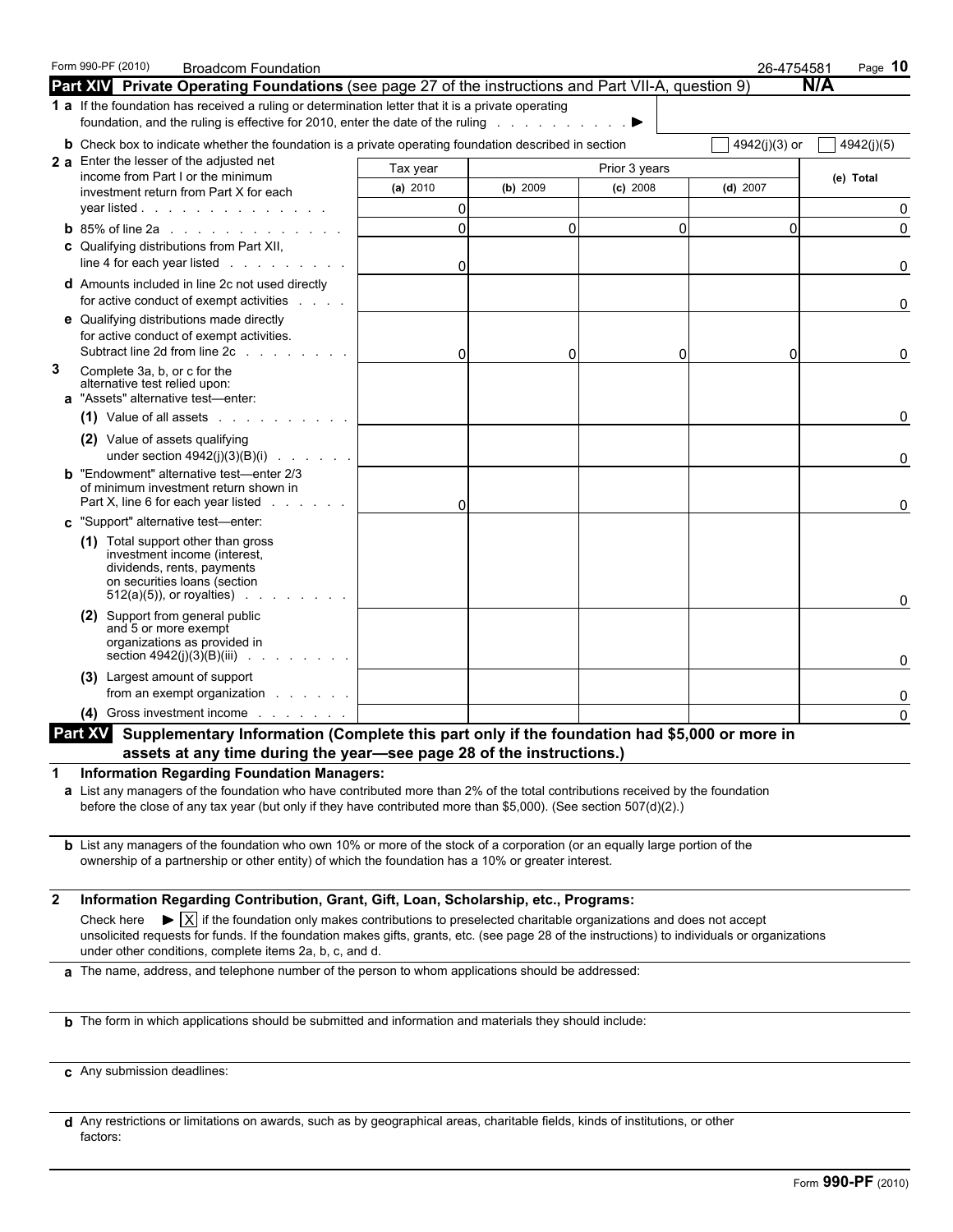Form 990-PF (2010) Broadcom Foundation 26-4754581 Page **11 Part XV** Supplementary Information (continued) **3 Grants and Contributions Paid During the Year or Approved for Future Payment If recipient is an individual,** Foundation<br> **Recipient Show any relationship to Purpose of grant or** show any felatorism produce that the status of the contribution<br>or substantial contributor contributor contribution Name and address (home or business) Foundation status of recipient **a** *Paid during the year* See Attached Schedule 1,022,833 and 1,022,833 and 1,022,833 and 1,022,833 and 1,022,833 and 1,022,833 and 1,022,833 and 1,022,833 and 1,022,833 and 1,022,833 and 1,022,833 and 1,022,833 and 1,022,833 and 1,022,833 and 1,02

|             | Total                                                                                                                                                                                                                                  |                   |                                          | $\triangleright$ 3a      | 1,022,833 |
|-------------|----------------------------------------------------------------------------------------------------------------------------------------------------------------------------------------------------------------------------------------|-------------------|------------------------------------------|--------------------------|-----------|
| $\mathbf b$ | Approved for future payment                                                                                                                                                                                                            | $\sim$<br>$\cdot$ | the contract of the contract of the con- |                          |           |
|             |                                                                                                                                                                                                                                        |                   |                                          |                          |           |
|             |                                                                                                                                                                                                                                        |                   |                                          |                          |           |
|             |                                                                                                                                                                                                                                        |                   |                                          |                          |           |
|             |                                                                                                                                                                                                                                        |                   |                                          |                          |           |
|             |                                                                                                                                                                                                                                        |                   |                                          |                          |           |
|             |                                                                                                                                                                                                                                        |                   |                                          |                          |           |
|             |                                                                                                                                                                                                                                        |                   |                                          |                          |           |
|             |                                                                                                                                                                                                                                        |                   |                                          |                          |           |
|             |                                                                                                                                                                                                                                        |                   |                                          |                          |           |
|             |                                                                                                                                                                                                                                        |                   |                                          |                          |           |
|             |                                                                                                                                                                                                                                        |                   |                                          |                          |           |
|             |                                                                                                                                                                                                                                        |                   |                                          |                          |           |
|             |                                                                                                                                                                                                                                        |                   |                                          |                          |           |
|             |                                                                                                                                                                                                                                        |                   |                                          |                          |           |
|             | Total<br>the company of the company of the company of the company of the company of the company of the company of the company of the company of the company of the company of the company of the company of the company of the company |                   |                                          | $\blacktriangleright$ 3b | 0.0000    |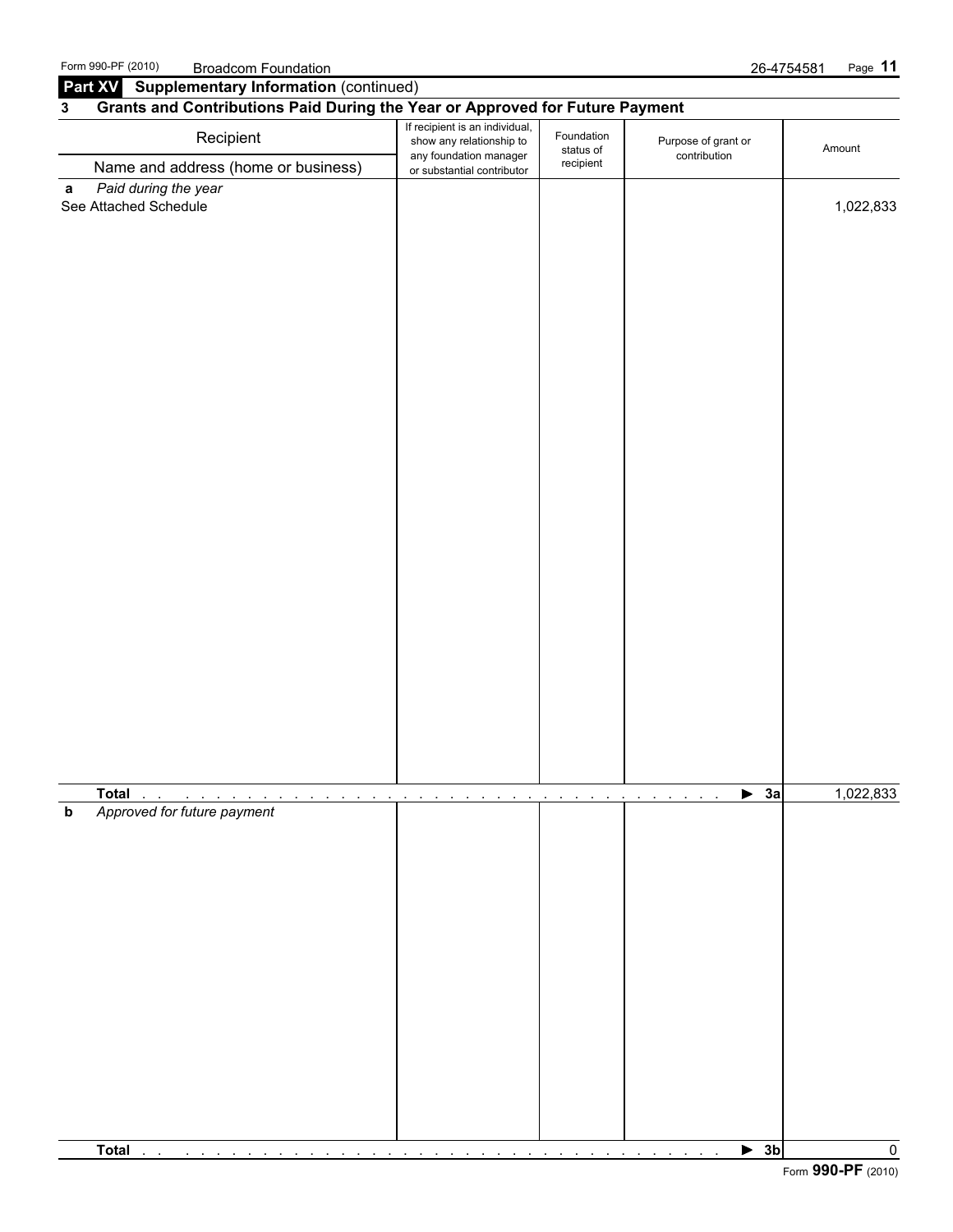|          | Enter gross amounts unless otherwise indicated.                                                                       | Unrelated business income |               | Excluded by section 512, 513, or 514 |                | (e)                                                                           |
|----------|-----------------------------------------------------------------------------------------------------------------------|---------------------------|---------------|--------------------------------------|----------------|-------------------------------------------------------------------------------|
|          | 1 Program service revenue:                                                                                            | (a)<br>Business code      | (b)<br>Amount | (c)<br>Exclusion code                | (d)<br>Amount  | Related or exempt<br>function income<br>(See page 28 of<br>the instructions.) |
|          |                                                                                                                       |                           | $\Omega$      |                                      | 0              | 0                                                                             |
| a        |                                                                                                                       |                           | $\Omega$      |                                      | $\Omega$       | 0                                                                             |
| b        |                                                                                                                       |                           | $\Omega$      |                                      | $\Omega$       |                                                                               |
|          |                                                                                                                       |                           | $\Omega$      |                                      |                | 0                                                                             |
|          |                                                                                                                       |                           |               |                                      | $\Omega$       | 0                                                                             |
|          |                                                                                                                       |                           | $\Omega$      |                                      | $\Omega$       | 0                                                                             |
|          |                                                                                                                       |                           | $\Omega$      |                                      | $\Omega$       | $\Omega$                                                                      |
| a        | Fees and contracts from government agencies                                                                           |                           |               |                                      |                |                                                                               |
|          | 2 Membership dues and assessments                                                                                     |                           |               |                                      |                |                                                                               |
|          | 3 Interest on savings and temporary cash investments                                                                  |                           |               | 14                                   | 428,848        |                                                                               |
|          | 4 Dividends and interest from securities                                                                              |                           |               | 14                                   | 203,461        |                                                                               |
|          | 5 Net rental income or (loss) from real estate:                                                                       |                           |               |                                      |                |                                                                               |
|          | a Debt-financed property                                                                                              |                           |               |                                      |                |                                                                               |
|          | <b>b</b> Not debt-financed property                                                                                   |                           |               |                                      |                |                                                                               |
|          | 6 Net rental income or (loss) from personal property                                                                  |                           |               |                                      |                |                                                                               |
|          |                                                                                                                       |                           |               |                                      |                |                                                                               |
|          | 8 Gain or (loss) from sales of assets other than inventory                                                            |                           |               | 18                                   | $-50,202$      |                                                                               |
|          | 9 Net income or (loss) from special events                                                                            |                           |               |                                      |                |                                                                               |
|          | 10 Gross profit or (loss) from sales of inventory                                                                     |                           |               |                                      |                |                                                                               |
|          |                                                                                                                       |                           | $\Omega$      |                                      | $\Omega$       | 0                                                                             |
|          | b                                                                                                                     |                           | $\Omega$      |                                      | $\Omega$       | $\mathbf 0$                                                                   |
| c        |                                                                                                                       |                           | $\Omega$      |                                      | $\overline{0}$ | 0                                                                             |
| d        | <u> 1989 - Jan Sterlinger von Berger von Berger von Berger von Berger von Berger von Berger von Berger von Berger</u> |                           | $\Omega$      |                                      | $\pmb{0}$      | 0                                                                             |
| е        |                                                                                                                       |                           | $\Omega$      |                                      | $\mathbf 0$    | $\mathbf 0$                                                                   |
|          | <b>12</b> Subtotal. Add columns (b), (d), and (e) $\ldots$ $\ldots$ $\ldots$ $\lfloor$                                |                           | 0             |                                      | 582,107        | $\mathbf 0$                                                                   |
|          |                                                                                                                       |                           |               |                                      | 13             | 582,107                                                                       |
|          | (See worksheet in line 13 instructions on page 29 to verify calculations.)                                            |                           |               |                                      |                |                                                                               |
|          | Part XVI-B Relationship of Activities to the Accomplishment of Exempt Purposes                                        |                           |               |                                      |                |                                                                               |
| Line No. | Explain below how each activity for which income is reported in column (e) of Part XVI-A contributed importantly to   |                           |               |                                      |                |                                                                               |
| v        | the accomplishment of the foundation's exempt purposes (other than by providing funds for such purposes). (See        |                           |               |                                      |                |                                                                               |
|          | page 29 of the instructions.)                                                                                         |                           |               |                                      |                |                                                                               |
|          |                                                                                                                       |                           |               |                                      |                |                                                                               |
|          |                                                                                                                       |                           |               |                                      |                |                                                                               |
|          |                                                                                                                       |                           |               |                                      |                |                                                                               |
|          |                                                                                                                       |                           |               |                                      |                |                                                                               |
|          |                                                                                                                       |                           |               |                                      |                |                                                                               |
|          |                                                                                                                       |                           |               |                                      |                |                                                                               |
|          |                                                                                                                       |                           |               |                                      |                |                                                                               |
|          |                                                                                                                       |                           |               |                                      |                |                                                                               |
|          |                                                                                                                       |                           |               |                                      |                |                                                                               |
|          |                                                                                                                       |                           |               |                                      |                |                                                                               |
|          |                                                                                                                       |                           |               |                                      |                |                                                                               |
|          |                                                                                                                       |                           |               |                                      |                |                                                                               |
|          |                                                                                                                       |                           |               |                                      |                |                                                                               |
|          |                                                                                                                       |                           |               |                                      |                |                                                                               |
|          |                                                                                                                       |                           |               |                                      |                |                                                                               |
|          |                                                                                                                       |                           |               |                                      |                |                                                                               |
|          |                                                                                                                       |                           |               |                                      |                |                                                                               |
|          |                                                                                                                       |                           |               |                                      |                |                                                                               |
|          |                                                                                                                       |                           |               |                                      |                |                                                                               |
|          |                                                                                                                       |                           |               |                                      |                |                                                                               |
|          |                                                                                                                       |                           |               |                                      |                |                                                                               |
|          |                                                                                                                       |                           |               |                                      |                |                                                                               |
|          |                                                                                                                       |                           |               |                                      |                |                                                                               |
|          |                                                                                                                       |                           |               |                                      |                |                                                                               |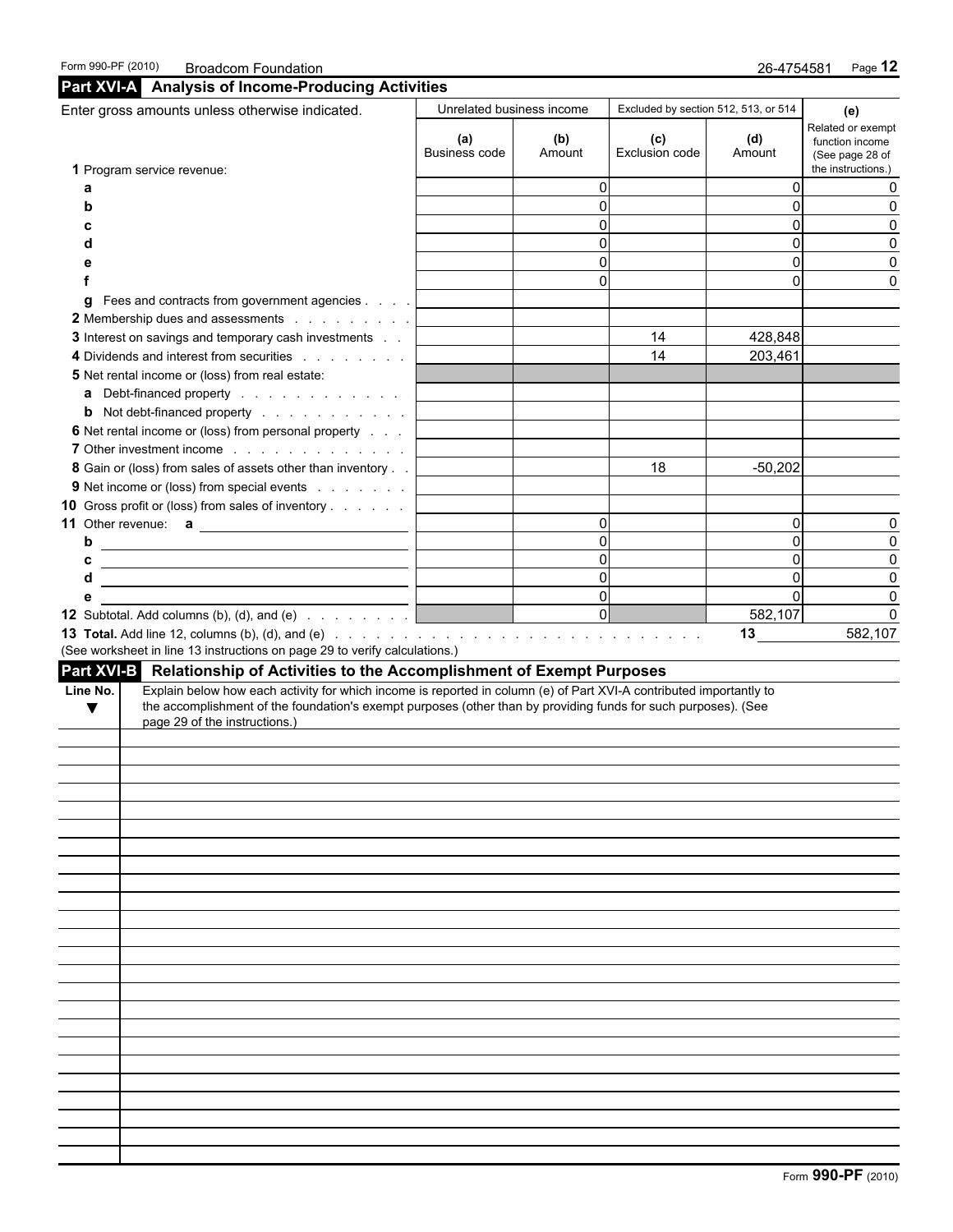|                 | <b>Exempt Organizations</b>                         | Information Regarding Transfers To and Transactions and Relationships With Noncharitable                                                                                                                                                                                                                                                                           |      |           | 26-4754581                                                           |                                          |                                           |
|-----------------|-----------------------------------------------------|--------------------------------------------------------------------------------------------------------------------------------------------------------------------------------------------------------------------------------------------------------------------------------------------------------------------------------------------------------------------|------|-----------|----------------------------------------------------------------------|------------------------------------------|-------------------------------------------|
|                 |                                                     | Did the organization directly or indirectly engage in any of the following with any other organization described                                                                                                                                                                                                                                                   |      |           |                                                                      |                                          | Yes No                                    |
|                 |                                                     | in section 501(c) of the Code (other than section 501(c)(3) organizations) or in section 527, relating to political                                                                                                                                                                                                                                                |      |           |                                                                      |                                          |                                           |
| organizations?  |                                                     |                                                                                                                                                                                                                                                                                                                                                                    |      |           |                                                                      |                                          |                                           |
|                 |                                                     | a Transfers from the reporting foundation to a noncharitable exempt organization of:                                                                                                                                                                                                                                                                               |      |           |                                                                      |                                          |                                           |
|                 |                                                     |                                                                                                                                                                                                                                                                                                                                                                    |      |           |                                                                      | 1a(1)                                    | $\boldsymbol{\mathsf{X}}$                 |
|                 |                                                     | (2) Other assets $\ldots$ , $\ldots$ , $\ldots$ , $\ldots$ , $\ldots$ , $\ldots$ , $\ldots$ , $\ldots$ , $\ldots$ , $\ldots$ , $\ldots$ , $\ldots$ , $\ldots$                                                                                                                                                                                                      |      |           |                                                                      | 1a(2)                                    | $\pmb{\times}$                            |
|                 | <b>b</b> Other transactions:                        |                                                                                                                                                                                                                                                                                                                                                                    |      |           |                                                                      |                                          |                                           |
|                 |                                                     | (1) Sales of assets to a noncharitable exempt organization with the content of the second of the second of the second second second second second second second second second second second second second second second second<br>(2) Purchases of assets from a noncharitable exempt organization $\ldots$ , $\ldots$ , $\ldots$ , $\ldots$ , $\ldots$ , $\ldots$ |      |           |                                                                      | 1 <sub>b</sub> (1)                       | X                                         |
|                 |                                                     | (3) Rental of facilities, equipment, or other assets with a state of the content of the content of the content                                                                                                                                                                                                                                                     |      |           |                                                                      | 1 <sub>b</sub> (2)<br>1 <sub>b</sub> (3) | $\boldsymbol{\mathsf{X}}$<br>$\mathsf{X}$ |
|                 |                                                     | (4) Reimbursement arrangements and a contract of the contract of the contract of the contract of the contract of the contract of the contract of the contract of the contract of the contract of the contract of the contract                                                                                                                                      |      |           |                                                                      | 1b(4)                                    | X                                         |
|                 |                                                     | (5) Loans or loan guarantees with a subsequently and the set of the set of the set of the set of the set of the set of the set of the set of the set of the set of the set of the set of the set of the set of the set of the                                                                                                                                      |      |           |                                                                      | 1 <sub>b</sub> (5)                       | $\boldsymbol{\mathsf{x}}$                 |
|                 |                                                     | (6) Performance of services or membership or fundraising solicitations                                                                                                                                                                                                                                                                                             |      |           |                                                                      | 1b(6)                                    | X                                         |
|                 |                                                     | c Sharing of facilities, equipment, mailing lists, other assets, or paid employees proto the contact of the contact of                                                                                                                                                                                                                                             |      |           |                                                                      | 1c                                       | $\pmb{\times}$                            |
|                 |                                                     | d If the answer to any of the above is "Yes," complete the following schedule. Column (b) should always show the fair market<br>value of the goods, other assets, or services given by the reporting foundation. If the foundation received less than fair market<br>value in any transaction or sharing arrangement, show in column (d) the value of the goods,   |      |           |                                                                      |                                          |                                           |
| (a) Line no.    | (b) Amount involved                                 | (c) Name of noncharitable exempt organization                                                                                                                                                                                                                                                                                                                      |      |           | (d) Description of transfers, transactions, and sharing arrangements |                                          |                                           |
|                 | 0                                                   |                                                                                                                                                                                                                                                                                                                                                                    |      |           |                                                                      |                                          |                                           |
|                 | 0                                                   |                                                                                                                                                                                                                                                                                                                                                                    |      |           |                                                                      |                                          |                                           |
|                 | 0<br>0                                              |                                                                                                                                                                                                                                                                                                                                                                    |      |           |                                                                      |                                          |                                           |
|                 | ٥                                                   | $\sim$                                                                                                                                                                                                                                                                                                                                                             |      |           |                                                                      |                                          |                                           |
|                 | 0                                                   |                                                                                                                                                                                                                                                                                                                                                                    |      |           |                                                                      |                                          |                                           |
|                 | o                                                   |                                                                                                                                                                                                                                                                                                                                                                    |      |           |                                                                      |                                          |                                           |
|                 | 0                                                   |                                                                                                                                                                                                                                                                                                                                                                    |      |           |                                                                      |                                          |                                           |
|                 | 0                                                   |                                                                                                                                                                                                                                                                                                                                                                    |      |           |                                                                      |                                          |                                           |
|                 | 0                                                   |                                                                                                                                                                                                                                                                                                                                                                    |      |           |                                                                      |                                          |                                           |
|                 | 0<br>٥                                              |                                                                                                                                                                                                                                                                                                                                                                    |      |           |                                                                      |                                          |                                           |
|                 | 0                                                   |                                                                                                                                                                                                                                                                                                                                                                    |      |           |                                                                      |                                          |                                           |
|                 | $\overline{0}$                                      |                                                                                                                                                                                                                                                                                                                                                                    |      |           |                                                                      |                                          |                                           |
|                 | $\Omega$                                            |                                                                                                                                                                                                                                                                                                                                                                    |      |           | $\ddot{\phantom{1}}$                                                 |                                          |                                           |
|                 | Ωl                                                  |                                                                                                                                                                                                                                                                                                                                                                    |      |           |                                                                      |                                          |                                           |
|                 |                                                     | 2a Is the foundation directly or indirectly affiliated with, or related to, one or more tax-exempt organizations<br>described in section 501(c) of the Code (other than section 501(c)(3)) or in section 527? $\ldots$                                                                                                                                             |      |           |                                                                      | Yes $X$ No                               |                                           |
|                 | <b>b</b> If "Yes," complete the following schedule. |                                                                                                                                                                                                                                                                                                                                                                    |      |           |                                                                      |                                          |                                           |
|                 | (a) Name of organization                            | (b) Type of organization                                                                                                                                                                                                                                                                                                                                           |      |           | (c) Description of relationship                                      |                                          |                                           |
|                 |                                                     |                                                                                                                                                                                                                                                                                                                                                                    |      |           |                                                                      |                                          |                                           |
|                 |                                                     |                                                                                                                                                                                                                                                                                                                                                                    |      |           |                                                                      |                                          |                                           |
|                 |                                                     |                                                                                                                                                                                                                                                                                                                                                                    |      |           |                                                                      |                                          |                                           |
|                 |                                                     |                                                                                                                                                                                                                                                                                                                                                                    |      |           |                                                                      |                                          |                                           |
|                 | $\sim$ $\sim$                                       |                                                                                                                                                                                                                                                                                                                                                                    |      |           |                                                                      |                                          |                                           |
|                 |                                                     |                                                                                                                                                                                                                                                                                                                                                                    |      |           |                                                                      |                                          |                                           |
|                 |                                                     | Under penalties of perjury, I declare that I have examined this return, including accompanying schedules and statements, and to the best of my knowledge and<br>belief, it is true, correct, and coppelte. Declaration of preparer (other than taxpayer or fiduciary) is based on all information of which preparer has any knowledge.                             |      |           |                                                                      |                                          |                                           |
| <b>Sign</b>     |                                                     |                                                                                                                                                                                                                                                                                                                                                                    |      |           |                                                                      |                                          |                                           |
| <b>Here</b>     |                                                     |                                                                                                                                                                                                                                                                                                                                                                    |      | 5/13/2011 |                                                                      |                                          |                                           |
|                 | Signature of officer or                             |                                                                                                                                                                                                                                                                                                                                                                    | Date |           |                                                                      |                                          |                                           |
| Paid            | Print/Type preparer's name                          | Preparer's signature                                                                                                                                                                                                                                                                                                                                               |      | Date      | Check $\vert$ if                                                     | PTIN                                     |                                           |
|                 |                                                     |                                                                                                                                                                                                                                                                                                                                                                    |      |           | self-employed                                                        |                                          |                                           |
| Preparer        | Firm's name                                         |                                                                                                                                                                                                                                                                                                                                                                    |      |           | Firm's EIN ▶                                                         |                                          |                                           |
| <b>Use Only</b> | Firm's address >                                    |                                                                                                                                                                                                                                                                                                                                                                    |      |           | Phone no.                                                            |                                          |                                           |
|                 |                                                     |                                                                                                                                                                                                                                                                                                                                                                    |      |           |                                                                      | Form 990-PF (2010)                       |                                           |
|                 |                                                     |                                                                                                                                                                                                                                                                                                                                                                    |      |           |                                                                      |                                          |                                           |
|                 |                                                     |                                                                                                                                                                                                                                                                                                                                                                    |      |           |                                                                      |                                          |                                           |
|                 |                                                     |                                                                                                                                                                                                                                                                                                                                                                    |      |           |                                                                      |                                          |                                           |
|                 |                                                     |                                                                                                                                                                                                                                                                                                                                                                    |      |           |                                                                      |                                          |                                           |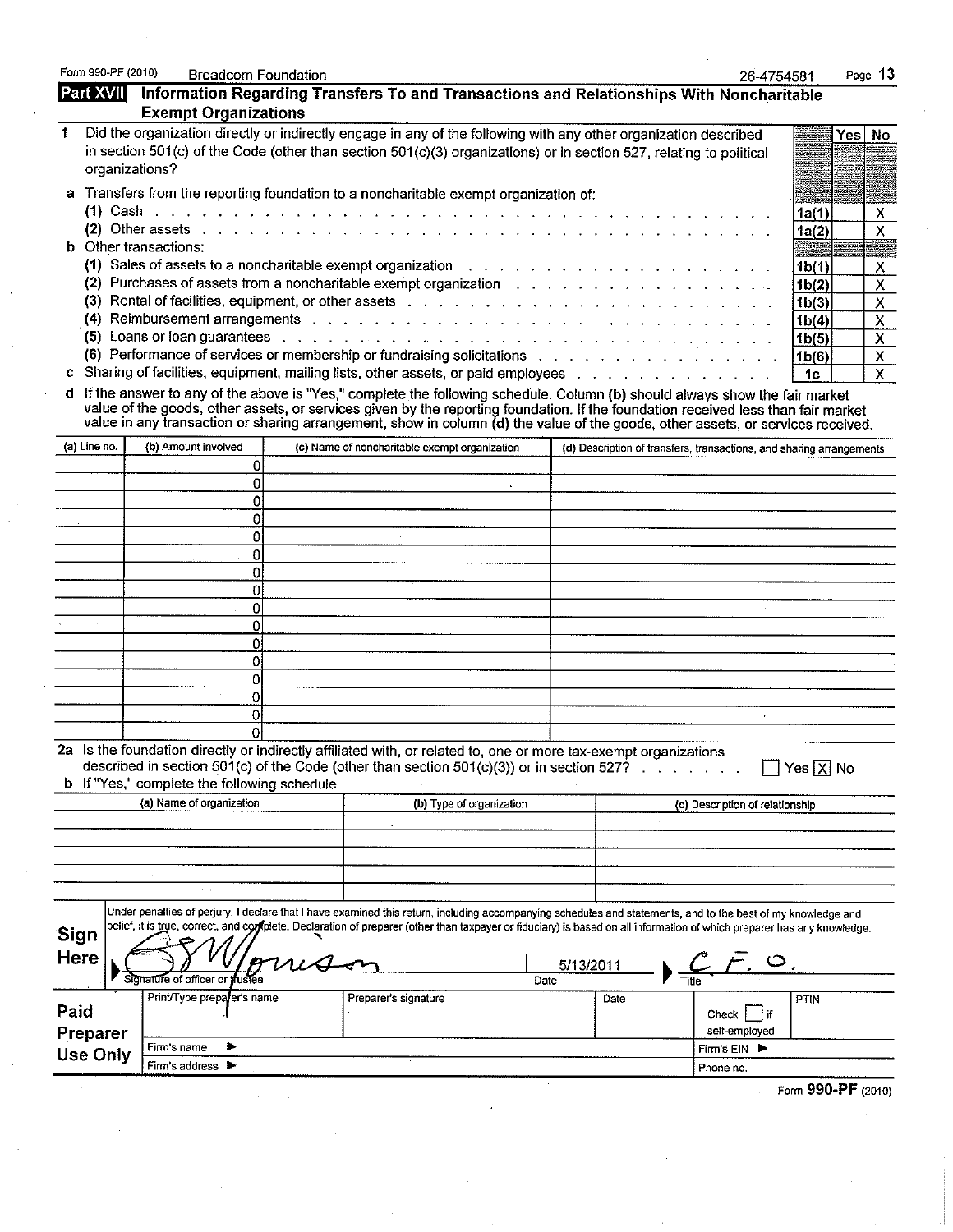## **Line 16c (990-PF) - Other Fees**

|    |                                                     | 124,675                                     | 45,592                   |                        | 79,093                                                                  |
|----|-----------------------------------------------------|---------------------------------------------|--------------------------|------------------------|-------------------------------------------------------------------------|
|    | Name of Organization or<br>Person Providing Service | Revenue and<br>Expenses per<br><b>Books</b> | Net Investment<br>Income | Adjusted Net<br>Income | <b>Disbursements</b><br>for Charitable<br>Purposes<br>(Cash Basis Only) |
|    | <b>Investment Fees</b>                              | 45,592                                      | 45,592                   |                        |                                                                         |
| 2  | <b>Professional Fees</b>                            | 79,083                                      |                          |                        | 79,093                                                                  |
| 3  |                                                     |                                             |                          |                        |                                                                         |
| 4  |                                                     |                                             |                          |                        |                                                                         |
| 5  |                                                     |                                             |                          |                        |                                                                         |
| 6  |                                                     |                                             |                          |                        |                                                                         |
|    |                                                     |                                             |                          |                        |                                                                         |
| 8  |                                                     |                                             |                          |                        |                                                                         |
| 9  |                                                     |                                             |                          |                        |                                                                         |
| 10 |                                                     |                                             |                          |                        |                                                                         |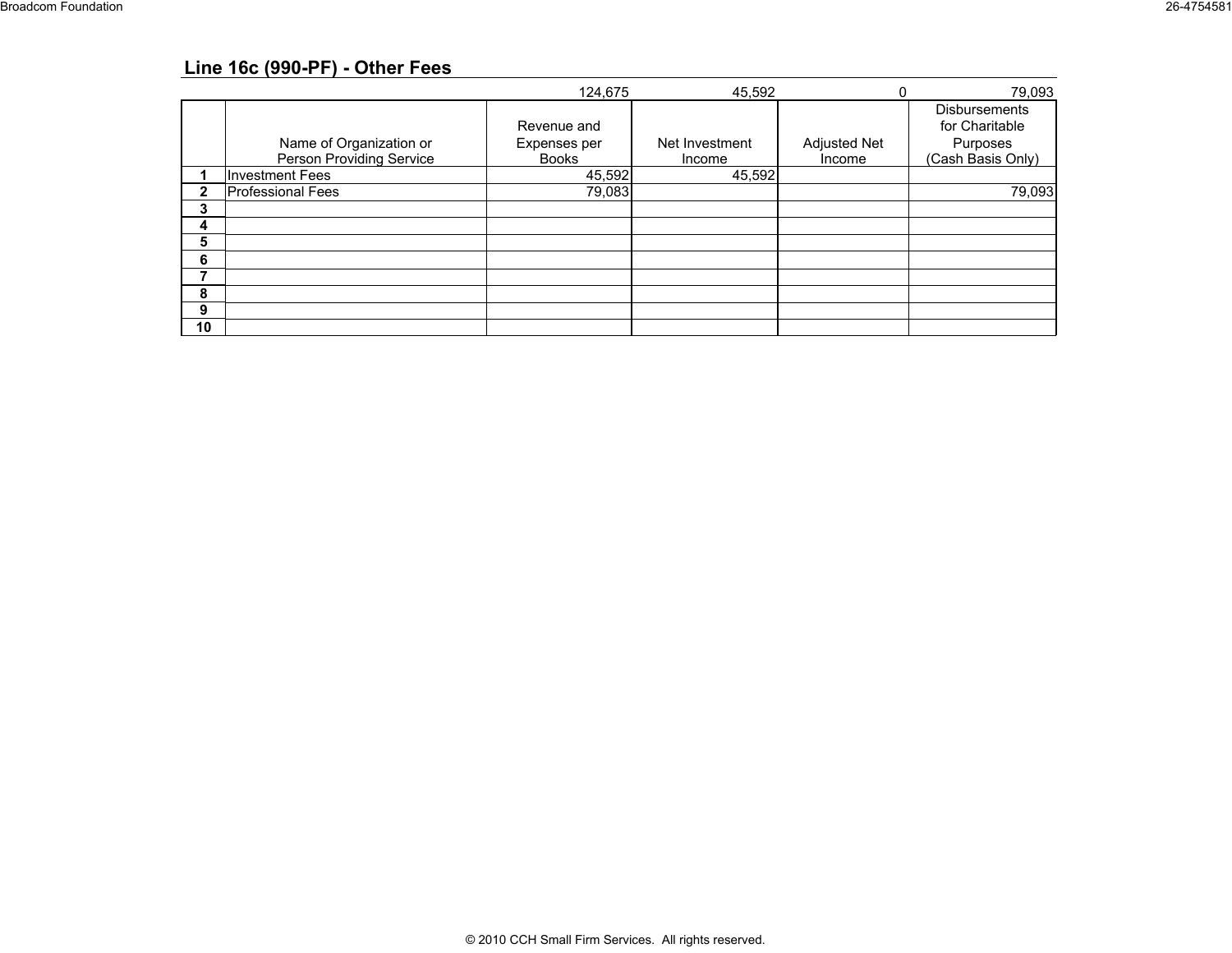## **Line 18 (990-PF) - Taxes**

|    |                                         | 11,946                               |                          | ſ                      |                                             |
|----|-----------------------------------------|--------------------------------------|--------------------------|------------------------|---------------------------------------------|
|    | Description                             | Revenue<br>and Expenses<br>per Books | Net Investment<br>Income | Adjusted<br>Net Income | Disbursements<br>for Charitable<br>Purposes |
|    | Real estate tax not included in line 20 |                                      |                          |                        |                                             |
| 2  | Tax on investment income                | 11,946                               |                          |                        |                                             |
| 3  | Income tax                              |                                      |                          |                        |                                             |
| 4  |                                         |                                      |                          |                        |                                             |
| 5  |                                         |                                      |                          |                        |                                             |
| 6  |                                         |                                      |                          |                        |                                             |
|    |                                         |                                      |                          |                        |                                             |
| 8  |                                         |                                      |                          |                        |                                             |
| 9  |                                         |                                      |                          |                        |                                             |
| 10 |                                         |                                      |                          |                        |                                             |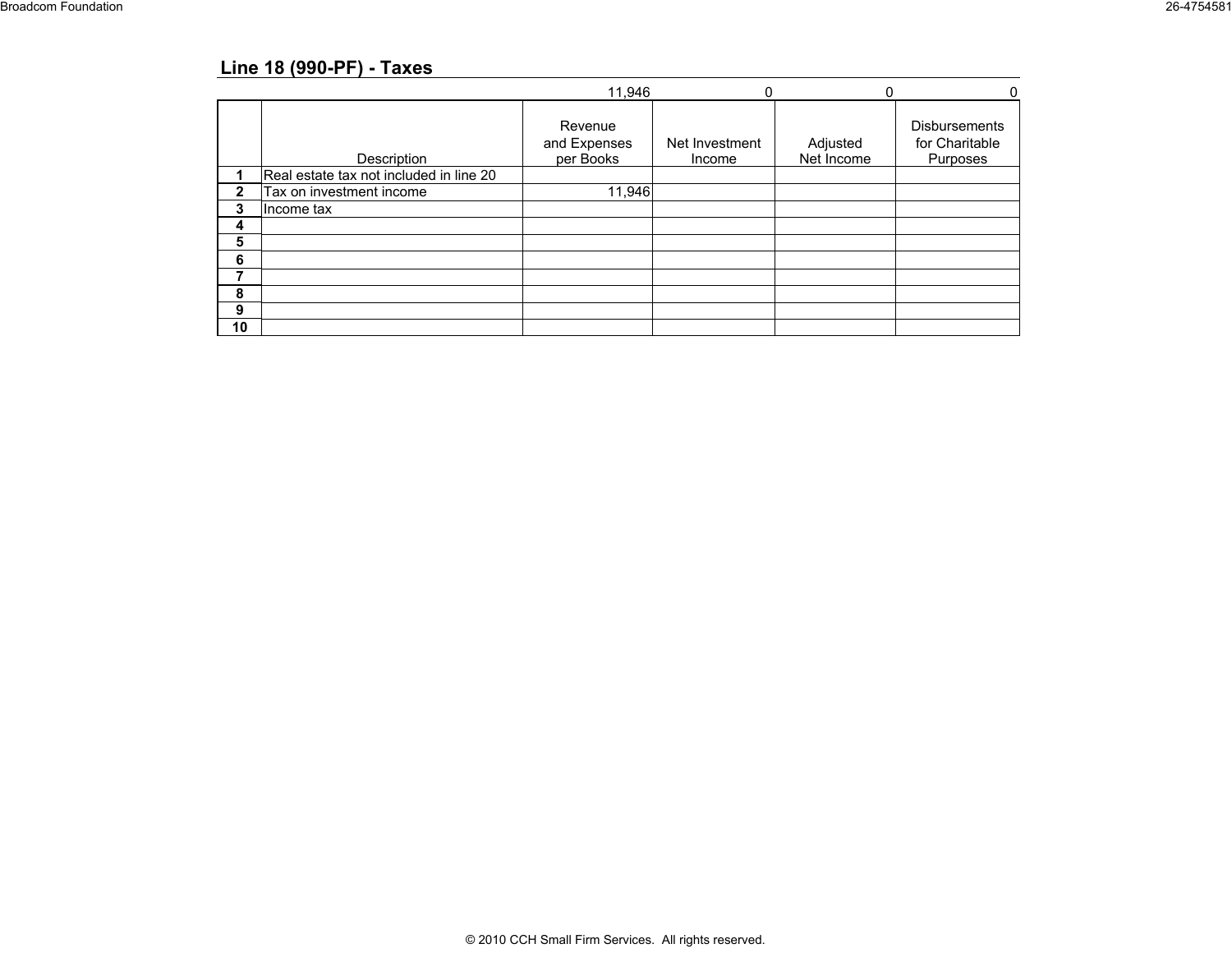## **Line 23 (990-PF) - Other Expenses**

|    |                                      | 63.104      |                |                     | 63,104         |
|----|--------------------------------------|-------------|----------------|---------------------|----------------|
|    |                                      | Revenue and |                |                     | Disbursements  |
|    |                                      | Expenses    | Net Investment | <b>Adjusted Net</b> | for Charitable |
|    | Description                          | per Books   | Income         | Income              | Purposes       |
|    | Amortization. See attached statement |             |                |                     |                |
|    | <b>Fund Raising</b>                  |             |                |                     |                |
|    | Administrative Fees                  | 50,083      |                |                     | 50,083         |
|    | Miscellaneous Expenses               | 13,021      |                |                     | 13,021         |
| 5  |                                      |             |                |                     |                |
| 6  |                                      |             |                |                     |                |
|    |                                      |             |                |                     |                |
| 8  |                                      |             |                |                     |                |
| 9  |                                      |             |                |                     |                |
| 10 |                                      |             |                |                     |                |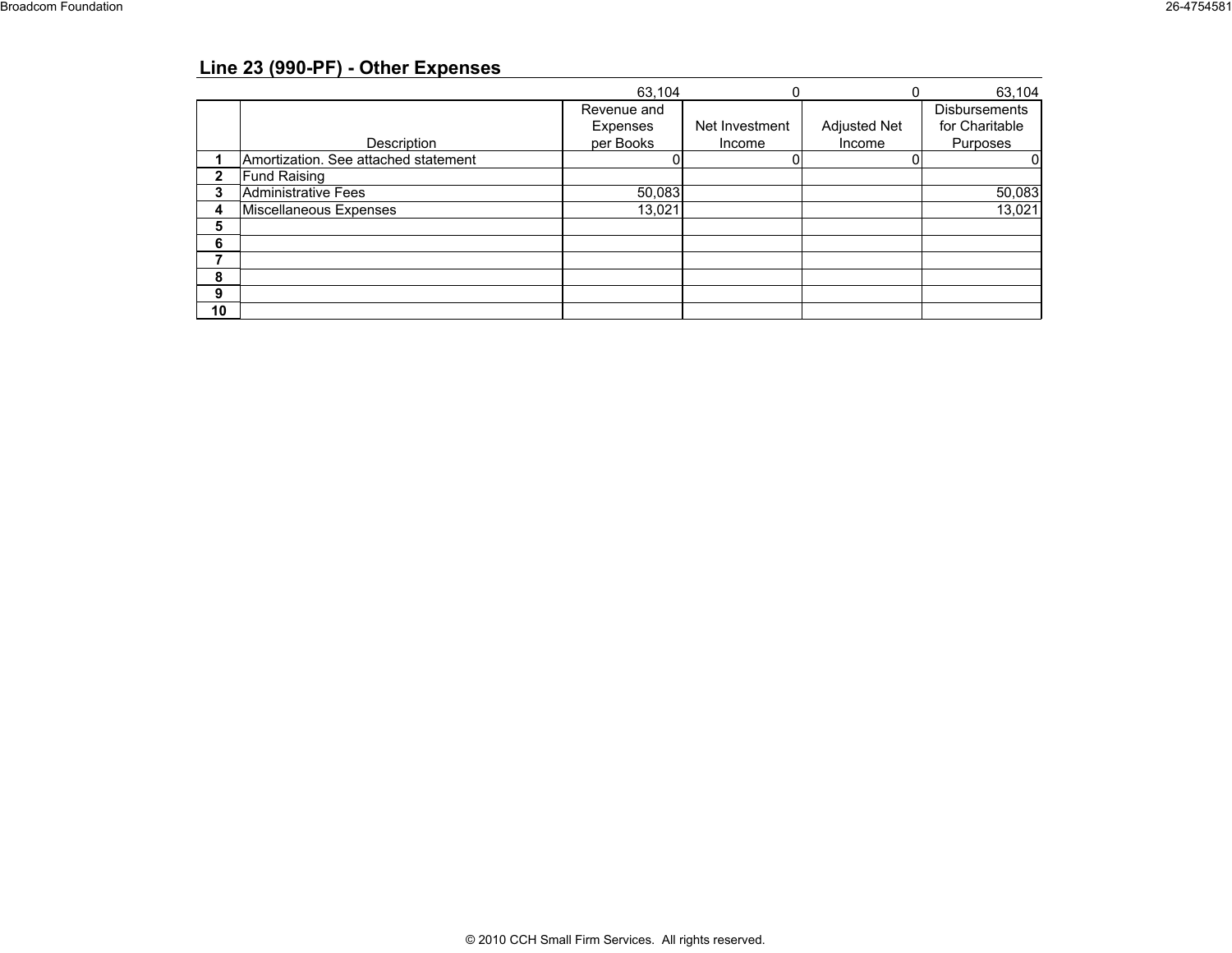# **Part II, Line 10a (990-PF) - Investments - U.S. and State Government Obligations**

|              |                        |                   | 11,735,429        |                          | 0 11,735,429 |                      |                     |
|--------------|------------------------|-------------------|-------------------|--------------------------|--------------|----------------------|---------------------|
|              |                        | <b>Book Value</b> | <b>Book Value</b> | <b>FMV</b>               | <b>FMV</b>   | Check "X" if Federal | Check "X" if State/ |
|              | Description            | Beg. of Year      | End of Year       | Beg. of Year End of Year |              | Obligation           | Local Obligation    |
|              | U.S. Agency securities |                   | 9,465,937         |                          | 9,465,937    | ⋏                    |                     |
| $\mathbf{2}$ | Municipal bonds        |                   | 2,269,492         |                          | 2,269,492    |                      | $\checkmark$        |
| 3            |                        |                   |                   |                          |              |                      |                     |
| 4            |                        |                   |                   |                          |              |                      |                     |
| 5            |                        |                   |                   |                          |              |                      |                     |
| 6            |                        |                   |                   |                          |              |                      |                     |
|              |                        |                   |                   |                          |              |                      |                     |
| 8            |                        |                   |                   |                          |              |                      |                     |
| 9            |                        |                   |                   |                          |              |                      |                     |
| 10           |                        |                   |                   |                          |              |                      |                     |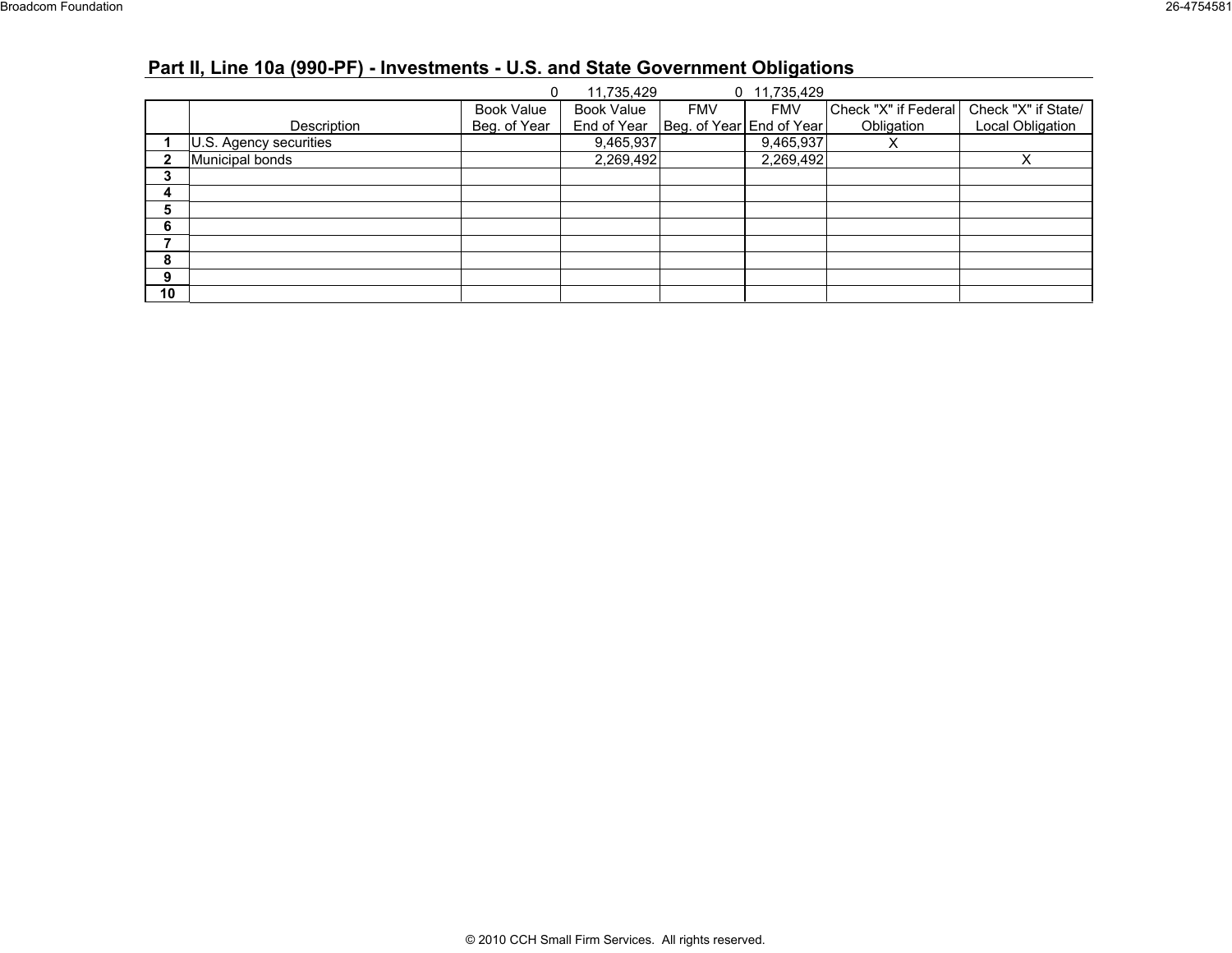# **Part II, Line 10c (990-PF) - Investments - Corporate Bonds**

|              |                              |          |          |                   | 19,464,377  | 0            | 19,464,377  |
|--------------|------------------------------|----------|----------|-------------------|-------------|--------------|-------------|
|              |                              | Interest | Maturity | <b>Book Value</b> | Book Value  | <b>FMV</b>   | <b>FMV</b>  |
|              | Description                  | Rate     | Date     | Beg. of Year      | End of Year | Beg. of Year | End of Year |
|              | Short-Term Corporate Bonds   |          |          |                   | 658,754     |              | 658,754     |
| $\mathbf{2}$ | Corporate bonds - Industrial |          |          |                   | 10,700,651  |              | 10,700,651  |
| 3            | Corporate bonds - Financial  |          |          |                   | 6,020,570   |              | 6,020,570   |
| 4            | Corporate bonds - Utility    |          |          |                   | 2,084,402   |              | 2,084,402   |
| 5            |                              |          |          |                   |             |              |             |
| 6            |                              |          |          |                   |             |              |             |
|              |                              |          |          |                   |             |              |             |
| 8            |                              |          |          |                   |             |              |             |
| 9            |                              |          |          |                   |             |              |             |
| 10           |                              |          |          |                   |             |              |             |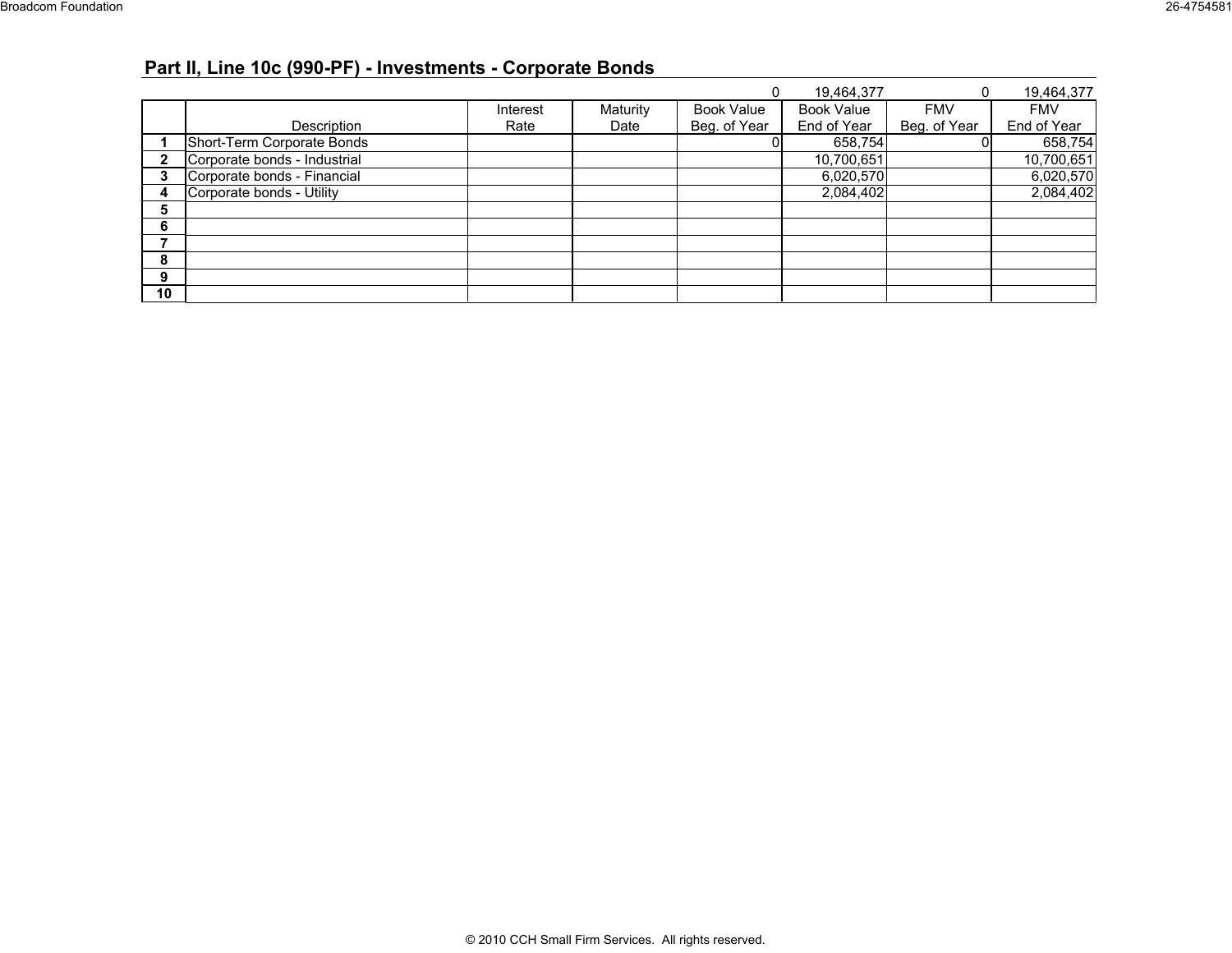# **Part II, Line 13 (990-PF) - Investments - Other**

|              |                          |            |                   | 15,366,649        | 15,366,649  |
|--------------|--------------------------|------------|-------------------|-------------------|-------------|
|              |                          | Basis of   | <b>Book Value</b> | <b>Book Value</b> | <b>FMV</b>  |
|              | Item or Category         | Valuation  | Beg. of Year      | End of Year       | End of Year |
|              | Foreign government bonds | <b>FMV</b> |                   | 1,002,630         | 1,002,630   |
| $\mathbf{2}$ | <b>Equity Securities</b> | <b>FMV</b> |                   | 12,989,602        | 12,989,602  |
| 3            | <b>Mutual Funds</b>      | <b>FMV</b> |                   | 1,374,417         | 1,374,417   |
| 4            |                          |            |                   |                   |             |
| 5            |                          |            |                   |                   |             |
| 6            |                          |            |                   |                   |             |
|              |                          |            |                   |                   |             |
| 8            |                          |            |                   |                   |             |
| 9            |                          |            |                   |                   |             |
| 10           |                          |            |                   |                   |             |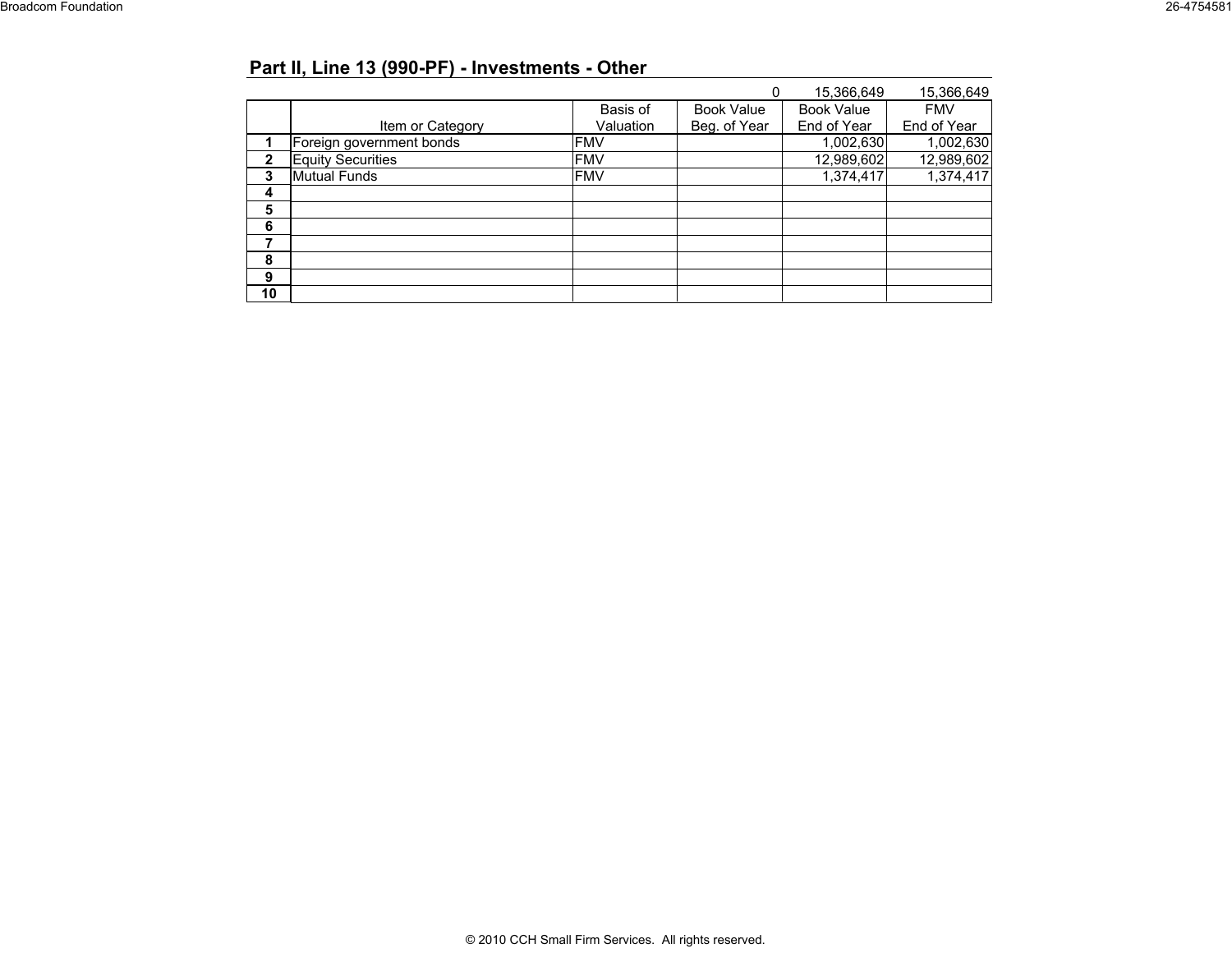## **Part III (990-PF) - Changes in Net Assets or Fund Balances**

**Line 3 - Other increases not included in Part III, Line 2**

| Donated Services & Facilities    | 20.904  |
|----------------------------------|---------|
| 2 Unrealized Gain on Investments | 504 414 |
| Total                            |         |

| <br>-acilities<br>ົ`≏rvices ພ<br>atec<br>$\sim$ | ?0.904        |
|-------------------------------------------------|---------------|
| otal                                            | 904<br>ົ<br>∼ |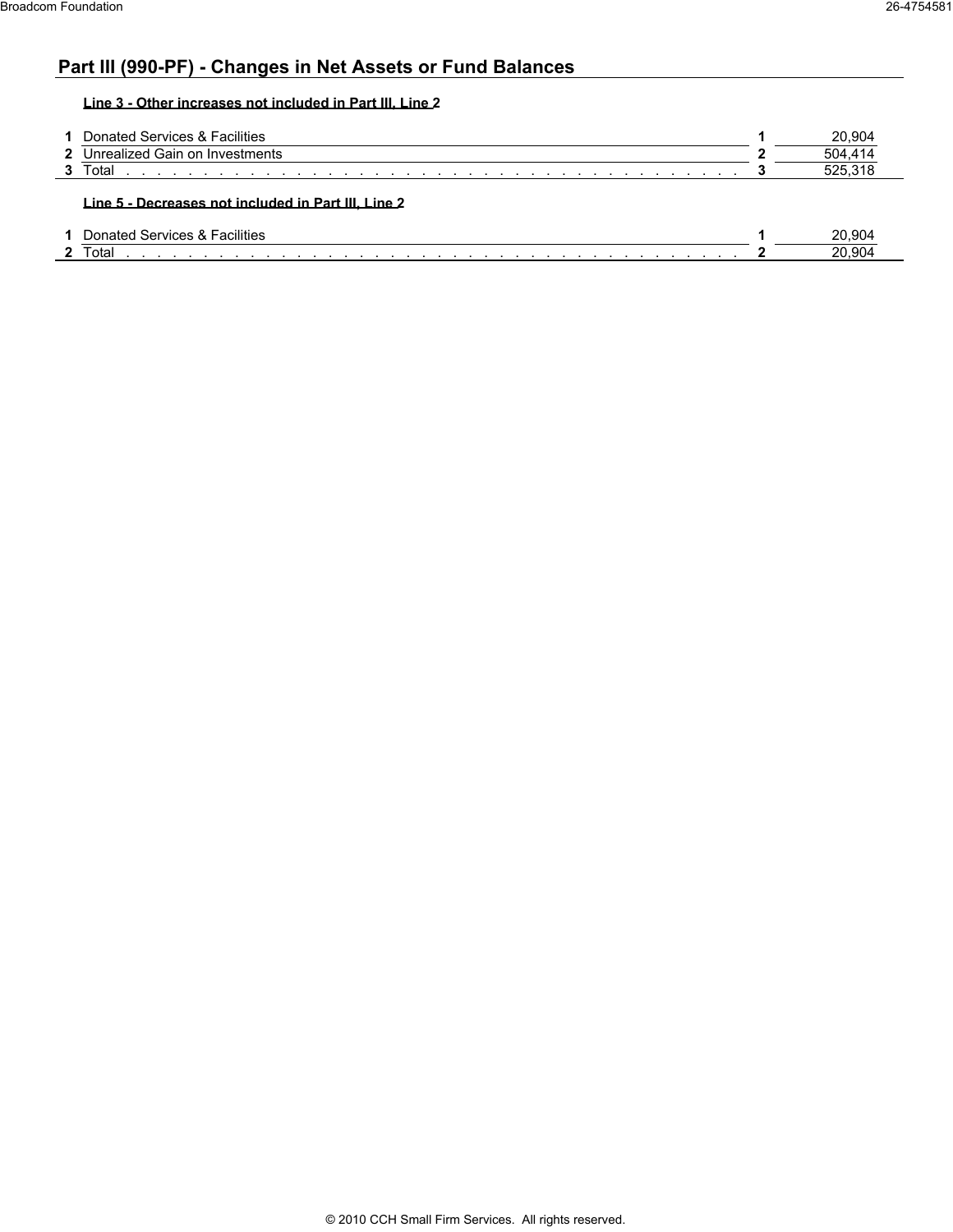# **Part VIII, Line 1 (990-PF) - Compensation of Officers, Directors, Trustees and Foundation Managers**

|    |                    |             |                         |        |            |          |         |                     |              | 90,670       |
|----|--------------------|-------------|-------------------------|--------|------------|----------|---------|---------------------|--------------|--------------|
|    |                    | Check "X"   |                         |        |            |          | Foreign |                     | Average      |              |
|    | Name               | if Business | <b>Street</b>           | Citv   | State      | Zip Code | Country | Title               | <b>Hours</b> | Compensation |
|    | Scott McGregor     |             | 5300 California Avenue  | Irvine | IСA        | 92617    |         | President           |              |              |
|    | Paula Golden       |             | 5300 California Avenue  | Irvine | CA         | 92617    |         | Exec Director       | <b>20</b>    | 90,670       |
|    | Gregg S. Morrison  |             | 15300 California Avenue | Irvine | CA         | 92617    |         | CFO                 |              |              |
|    | Maria Wronski      |             | 15300 California Avenue | Irvine | CA         | 92617    |         | Treasurer           |              |              |
| 5  | Lauri D. Fischer   |             | 5300 California Avenue  | Irvine | CA         | 92617    |         | Secretary           |              |              |
| 6. | DeAnn Work         |             | 5300 California Avenue  | Irvine | CA         | 92617    |         | Asst. Sec.          |              |              |
|    | IEric K. Brandt    |             | 15300 California Avenue | Irvine | CA         | 92617    |         | <b>Board Member</b> |              |              |
|    | Arthur Chong       |             | 5300 California Avenue  | Irvine | CA         | 92617    |         | <b>Board Member</b> |              |              |
| 9  | Henry Samueli      |             | 5300 California Avenue  | Irvine | CA         | 92617    |         | <b>Board Member</b> |              |              |
| 10 | Terri L. Timberman |             | 5300 California Avenue  | Irvine | <b>ICA</b> | 92617    |         | <b>Board Member</b> |              |              |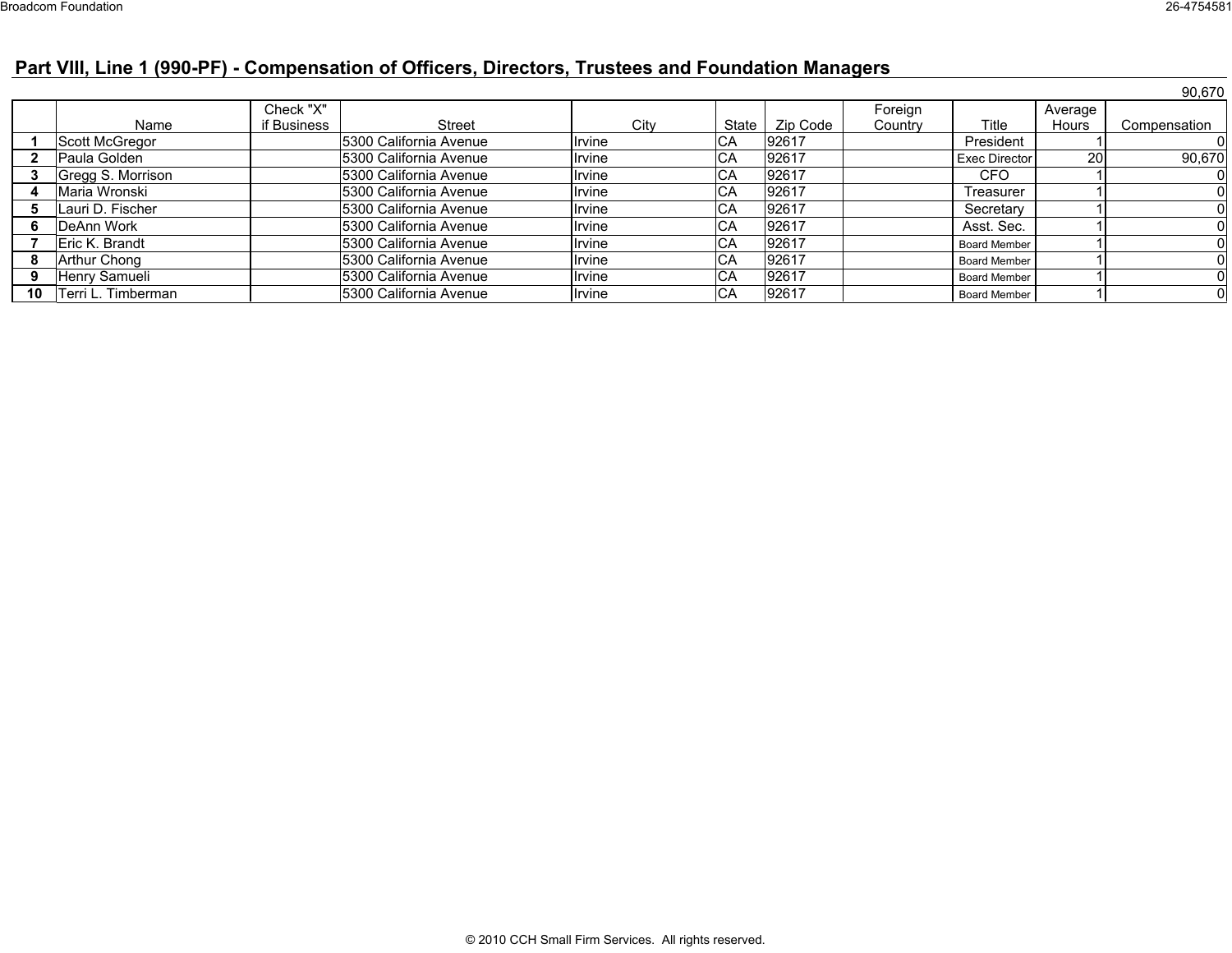#### **Part Part VIII, Line 1 (990-PF) - Competition of Officers, Trustees and Foundation Managers and Foundation Managers and Foundation Managers and Foundation Managers and Foundation Managers and Foundation Managers and F**

|              | 0               | 0                  |             |
|--------------|-----------------|--------------------|-------------|
|              | <b>Benefits</b> | Expense<br>Account | Explanation |
|              |                 |                    |             |
| $\mathbf{2}$ |                 |                    |             |
| 3            |                 |                    |             |
| 4            |                 |                    |             |
| 5            |                 |                    |             |
| 6            |                 |                    |             |
| ⇁            |                 |                    |             |
| 8            |                 |                    |             |
| 9            |                 |                    |             |
| 10           |                 |                    |             |